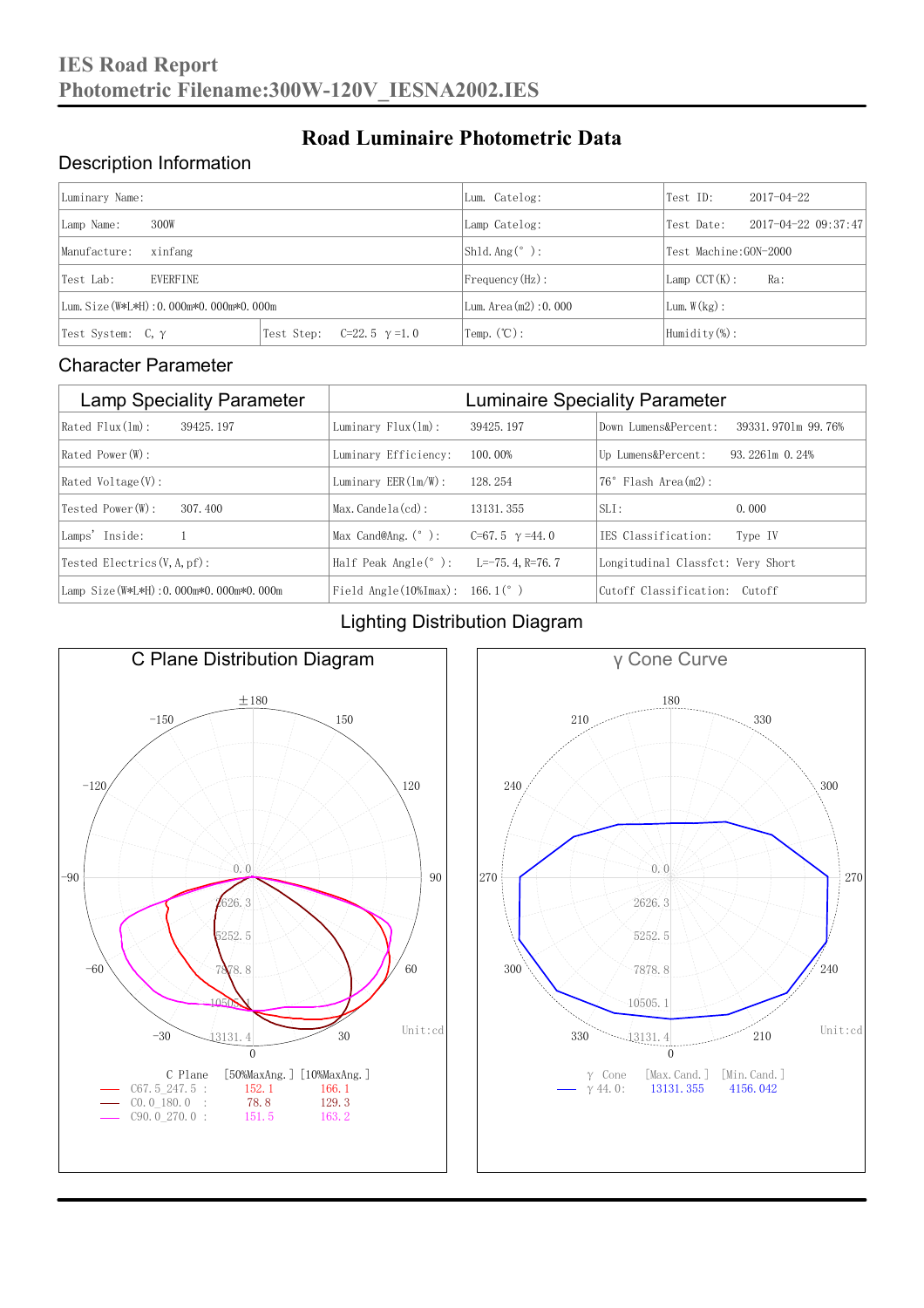### **2D Plane Light Intensity Distribution Curve**

| Lum. Name:           | Lum.Catelog:          | $Test ID: 2017-04-22$          |
|----------------------|-----------------------|--------------------------------|
| Lamp Name: 300W      | Lamp Catelog:         | Test Lab: EVERFINE             |
| Manufacture: xinfang | Test Machine:GON-2000 | Test Date: 2017-04-22 09:37:47 |

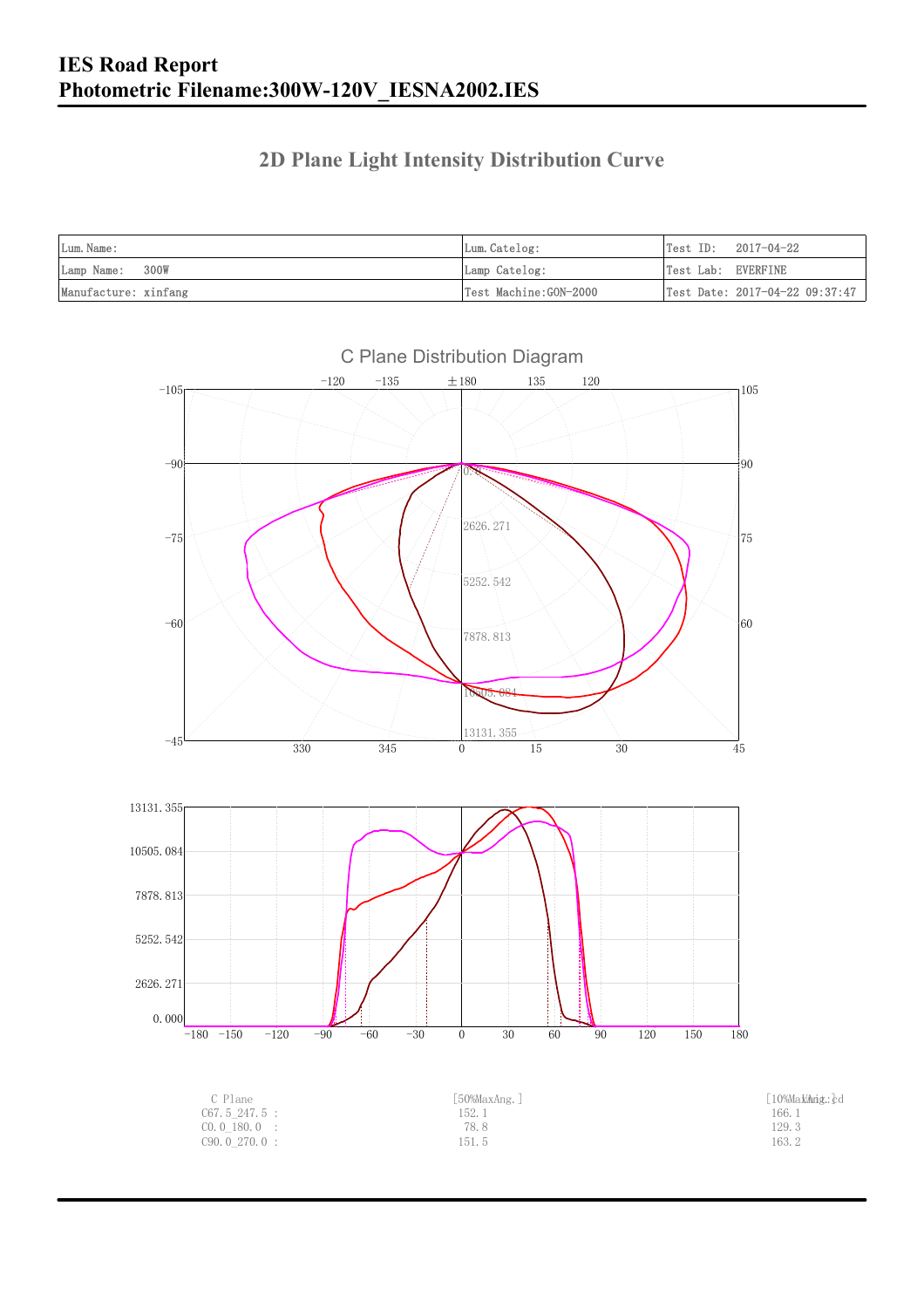### **3D Light Intensity Distribution Modal**

| Lum. Name:           | Lum.Catelog:          |                    | $\textsf{Test ID:} \quad 2017-04-22$ |
|----------------------|-----------------------|--------------------|--------------------------------------|
| Lamp Name: 300W      | Lamp Catelog:         | Test Lab: EVERFINE |                                      |
| Manufacture: xinfang | Test Machine:GON-2000 |                    | Test Date: 2017-04-22 09:37:47       |

#### 3D Light Intensity Distribution Modal

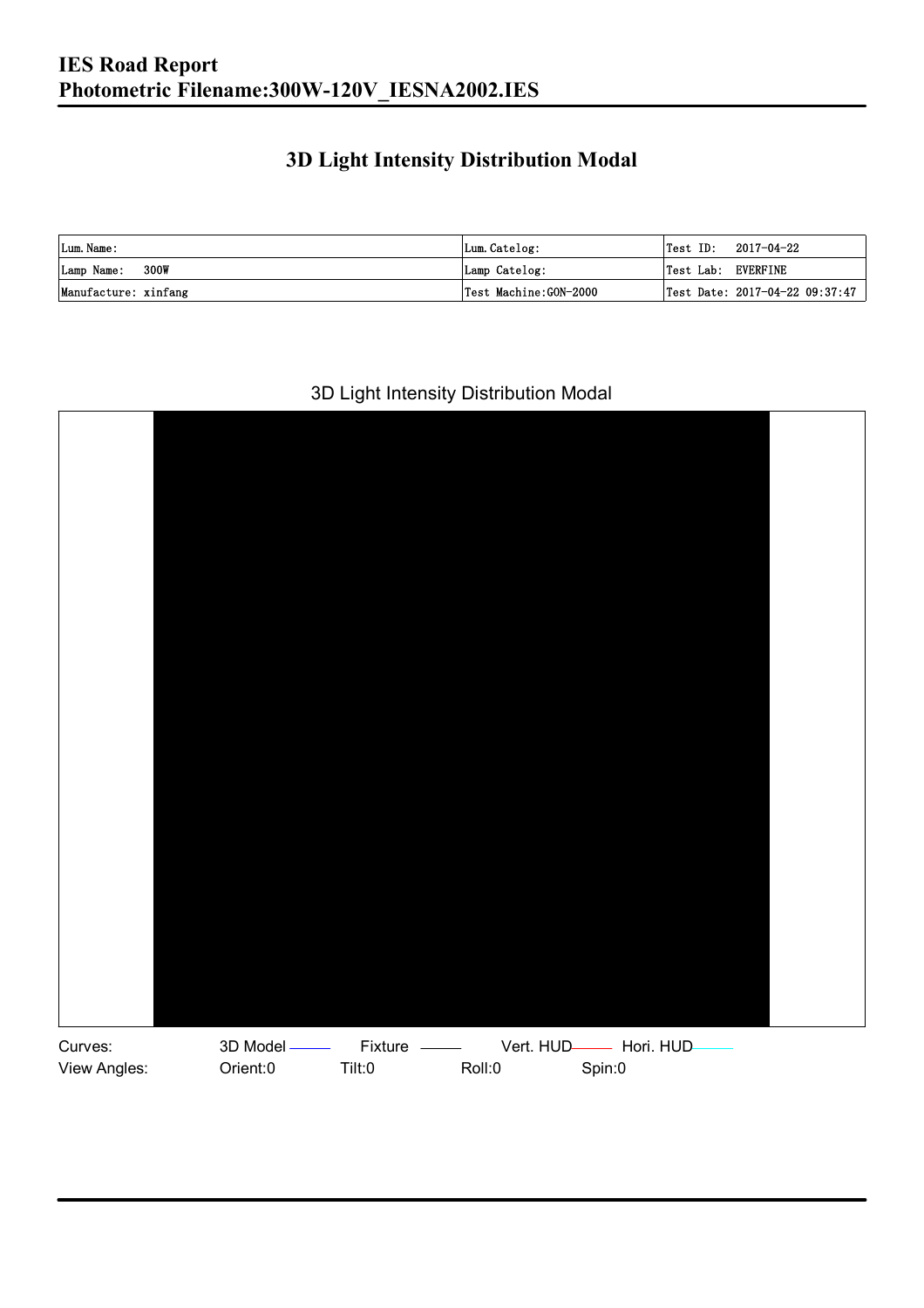#### **IES Road Report Photometric Filename:300W-120V\_IESNA2002.IES**

### **Zonal Flux Tabulation**

| $\text{Zone}(\gamma)$ | Zone Flux | Sums Flux | Zone%Lamp | Sums%Lamp | Zone $(\gamma)$ | Zone Flux | Sums Flux | Zone%Lamp | Sums%Lamp |
|-----------------------|-----------|-----------|-----------|-----------|-----------------|-----------|-----------|-----------|-----------|
|                       | (1m)      | (1m)      |           |           |                 | (1m)      | (1m)      |           |           |
| $0.0-1.0$             | 9.95      | 9.95      | 0.03      | 0.03      | 45.0-46.0       | 727.51    | 727.51    | 1.85      | 1.85      |
| $1.0 - 2.0$           | 29.84     | 39.79     | 0.08      | 0.10      | 46.0 $-47.0$    | 733.23    | 1460.74   | 1.86      | 3.71      |
| $2.0 - 3.0$           | 49.67     | 89.46     | 0.13      | 0.23      | 47.0-48.0       | 738.12    | 2198.86   | 1.87      | 5.58      |
| $3.0 - 4.0$           | 69.44     | 158.90    | 0.18      | 0.40      | 48.0-49.0       | 742.10    | 2940.96   | 1.88      | 7.46      |
| $4.0 - 5.0$           | 89.11     | 248.00    | 0.23      | 0.63      | 49.0 $-50.0$    | 745.01    | 3685.97   | 1.89      | 9.35      |
| $5.0 - 6.0$           | 108.66    | 356.67    | 0.28      | 0.90      | $50.0 - 51.0$   | 746.77    | 4432.73   | 1.89      | 11.24     |
| $6.0 - 7.0$           | 128.08    | 484.75    | 0.32      | 1.23      | $51.0 - 52.0$   | 747.33    | 5180.06   | 1.90      | 13.14     |
| $7.0 - 8.0$           | 147.35    | 632.10    | 0.37      | 1.60      | $52.0 - 53.0$   | 746.71    | 5926.77   | 1.89      | 15.03     |
| $8.0 - 9.0$           | 166.50    | 798.60    | 0.42      | 2.03      | $53.0 - 54.0$   | 744.78    | 6671.55   | 1.89      | 16.92     |
| $9.0 - 10.0$          | 185.51    | 984.11    | 0.47      | 2.50      | $54.0 - 55.0$   | 741.46    | 7413.01   | 1.88      | 18.80     |
| $10.0 - 11.0$         | 204.38    | 1188.49   | 0.52      | 3.01      | $55.0 - 56.0$   | 736.50    | 8149.51   | 1.87      | 20.67     |
| $11.0 - 12.0$         | 223.10    | 1411.59   | 0.57      | 3.58      | $56.0 - 57.0$   | 729.52    | 8879.03   | 1.85      | 22.52     |
| $12.0 - 13.0$         | 241.71    | 1653.29   | 0.61      | 4.19      | $57.0 - 58.0$   | 720.37    | 9599.40   | 1.83      | 24.35     |
| $13.0 - 14.0$         | 260.21    | 1913.50   | 0.66      | 4.85      | $58.0 - 59.0$   | 709.27    | 10308.67  | 1.80      | 26.15     |
| $14.0 - 15.0$         | 278.62    | 2192.12   | 0.71      | 5.56      | $59.0 - 60.0$   | 696.71    | 11005.38  | 1.77      | 27.91     |
| $15.0 - 16.0$         | 296.94    | 2489.07   | 0.75      | 6.31      | $60.0 - 61.0$   | 682.66    | 11688.03  | 1.73      | 29.65     |
| $16.0 - 17.0$         | 315.24    | 2804.30   | 0.80      | 7.11      | $61.0 - 62.0$   | 667.03    | 12355.06  | 1.69      | 31.34     |
| $17.0 - 18.0$         | 333.47    | 3137.78   | 0.85      | 7.96      | $62.0 - 63.0$   | 650.09    | 13005.15  | 1.65      | 32.99     |
| $18.0 - 19.0$         | 351.65    | 3489.43   | 0.89      | 8.85      | $63.0 - 64.0$   | 632.35    | 13637.50  | 1.60      | 34.59     |
| $19.0 - 20.0$         | 369.82    | 3859.25   | 0.94      | 9.79      | $64.0 - 65.0$   | 613.81    | 14251.31  | 1.56      | 36.15     |
| $20.0 - 21.0$         | 387.95    | 4247.20   | 0.98      | 10.77     | $65.0 - 66.0$   | 594.65    | 14845.95  | 1.51      | 37.66     |
| $21.0 - 22.0$         | 405.99    | 4653.19   | 1.03      | 11.80     | 66.0-67.0       | 576.59    | 15422.55  | 1.46      | 39.12     |
| $22.0 - 23.0$         | 423.91    | 5077.10   | 1.08      | 12.88     | $67.0 - 68.0$   | 560.01    | 15982.55  | 1.42      | 40.54     |
| $23.0 - 24.0$         | 441.68    | 5518.77   | 1.12      | 14.00     | $68.0 - 69.0$   | 543.39    | 16525.95  | 1.38      | 41.92     |
| $24.0 - 25.0$         | 459.28    | 5978.06   | 1.16      | 15.16     | 69.0 $-70.0$    | 525.91    | 17051.86  | 1.33      | 43.25     |
| $25.0 - 26.0$         | 476.61    | 6454.67   | 1.21      | 16.37     | $70.0 - 71.0$   | 506.74    | 17558.60  | 1.29      | 44.54     |
| $26.0 - 27.0$         | 493.62    | 6948.29   | 1.25      | 17.62     | $71.0 - 72.0$   | 485.60    | 18044.20  | 1.23      | 45.77     |
| $27.0 - 28.0$         | 510.41    | 7458.69   | 1.29      | 18.92     | $72.0 - 73.0$   | 461.78    | 18505.98  | 1.17      | 46.94     |
| 28.0-29.0             | 526.90    | 7985.59   | 1.34      | 20.26     | 73.0-74.0       | 434.62    | 18940.60  | 1.10      | 48.04     |
| $29.0 - 30.0$         | 543.03    | 8528.62   | 1.38      | 21.63     | 74.0-75.0       | 402.23    | 19342.83  | 1.02      | 49.06     |
| $30.0 - 31.0$         | 558.85    | 9087.47   | 1.42      | 23.05     | $75.0 - 76.0$   | 361.96    | 19704.79  | 0.92      | 49.98     |
| $31.0 - 32.0$         | 574.18    | 9661.66   | 1.46      | 24.51     | 76.0-77.0       | 315.37    | 20020.16  | 0.80      | 50.78     |
| $32.0 - 33.0$         | 588.96    | 10250.61  | 1.49      | 26.00     | $77.0 - 78.0$   | 268.03    | 20288.19  | 0.68      | 51.46     |
| $33.0 - 34.0$         | 603.26    | 10853.88  | 1.53      | 27.53     | $78.0 - 79.0$   | 221.72    | 20509.90  | 0.56      | 52.02     |
| $34.0 - 35.0$         | 617.10    | 11470.97  | 1.57      | 29.10     | 79.0-80.0       | 173.30    | 20683.20  | 0.44      | 52.46     |
| $35.0 - 36.0$         | 630.39    | 12101.36  | 1.60      | 30.69     | $80.0 - 81.0$   | 129.22    | 20812.43  | 0.33      | 52.79     |
| $36.0 - 37.0$         | 643.09    | 12744.45  | 1.63      | 32.33     | $81.0 - 82.0$   | 95.51     | 20907.94  | 0.24      | 53.03     |
| $37.0 - 38.0$         | 655.11    | 13399.56  | 1.66      | 33.99     | 82.0-83.0       | 68.16     | 20976.10  | 0.17      | 53.20     |
| $38,0-39,0$           | 666.40    | 14065.96  | 1.69      | 35.68     | 83.0-84.0       | 44.43     | 21020.53  | 0.11      | 53.32     |
| $39.0 - 40.0$         | 677.03    | 14742.99  | 1.72      | 37.39     | $84.0 - 85.0$   | 25.01     | 21045.54  | 0.06      | 53.38     |
| $40.0 - 41.0$         | 687.08    | 15430.06  | 1.74      | 39.14     | 85.0-86.0       | 11.67     | 21057.21  | 0.03      | 53.41     |
| $41.0 - 42.0$         | 696.57    | 16126.64  | 1.77      | 40.90     | 86.0-87.0       | 4.52      | 21061.73  | 0.01      | 53.42     |
| $42.0 - 43.0$         | 705.38    | 16832.02  | 1.79      | 42.69     | $87.0 - 88.0$   | 1.83      | 21063.56  | 0.00      | 53.43     |
| $43.0 - 44.0$         | 713.46    | 17545.48  | 1.81      | 44.50     | 88.0-89.0       | 1.15      | 21064.72  | 0.00      | 53.43     |
| $44.0 - 45.0$         | 720.90    | 18266.39  | 1.83      | 46.33     | $89.0 - 90.0$   | 0.87      | 21065.58  | 0.00      | 53.43     |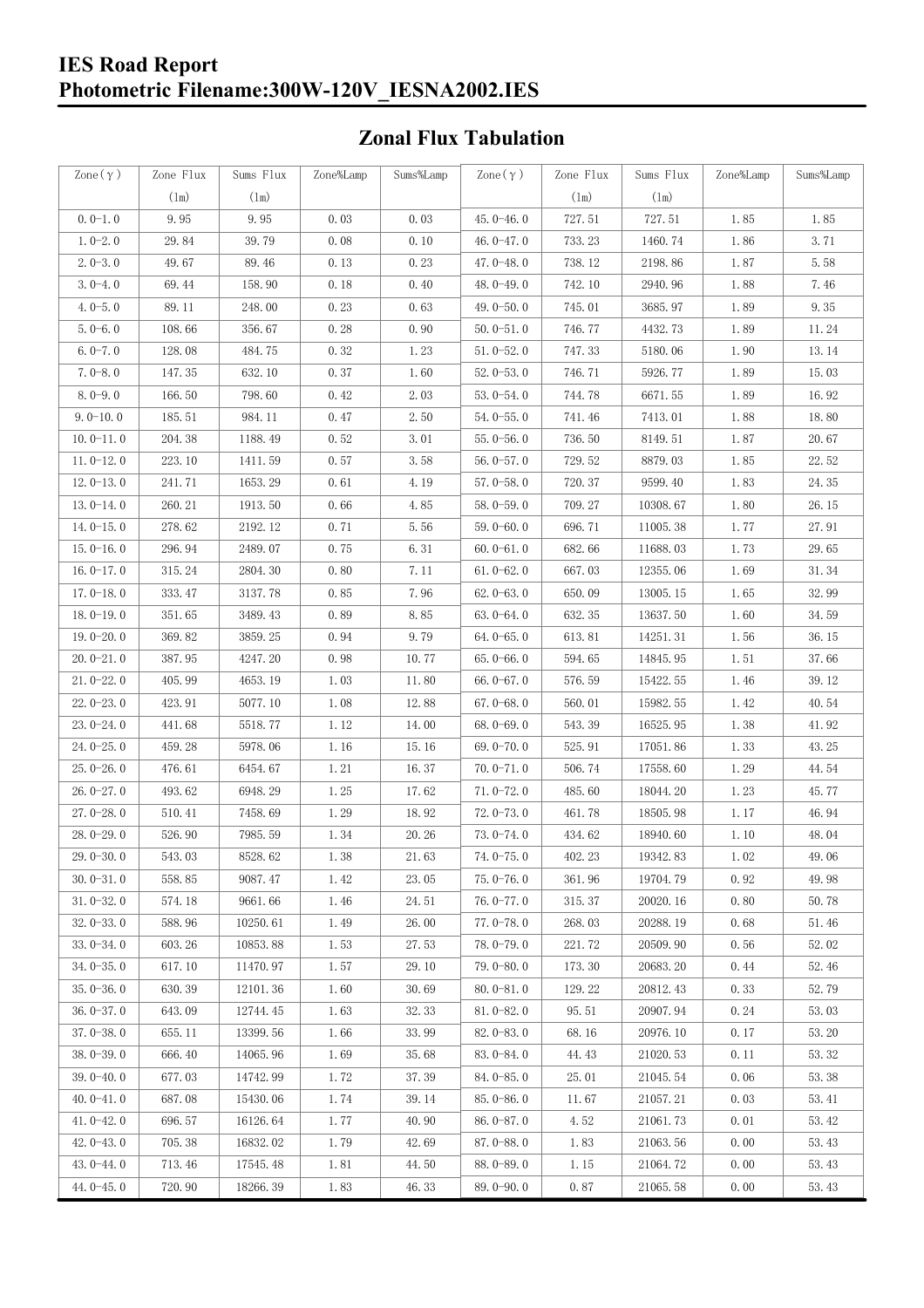### **IES Road Report Photometric Filename:300W-120V\_IESNA2002.IES**

# **Zonal Flux Tabulation - (Cont.)**

| Zone $(\gamma)$ | Zone Flux | Sums Flux | Zone%Lamp | Sums%Lamp | Zone $(\gamma)$ | Zone Flux | Sums Flux | Zone%Lamp | Sums%Lamp |
|-----------------|-----------|-----------|-----------|-----------|-----------------|-----------|-----------|-----------|-----------|
|                 | (1m)      | (1m)      |           |           |                 | (1m)      | (1m)      |           |           |
| $90.0 - 91.0$   | 0.78      | 0.78      | 0.00      | 0.00      | $135.0 - 136.0$ | 1.42      | 1.42      | 0.00      | 0.00      |
| $91.0 - 92.0$   | 0.76      | 1.55      | 0.00      | 0.00      | 136.0-137.0     | 1.40      | 2.83      | 0.00      | 0.01      |
| $92.0 - 93.0$   | 0.76      | 2.31      | 0.00      | 0.01      | 137.0-138.0     | 1.38      | 4.20      | 0.00      | 0.01      |
| 93.0-94.0       | 0.77      | 3.08      | 0.00      | 0.01      | 138.0-139.0     | 1.35      | 5.55      | 0.00      | 0.01      |
| $94.0 - 95.0$   | 0.79      | 3.86      | 0.00      | 0.01      | 139.0-140.0     | 1.32      | 6.87      | 0.00      | 0.02      |
| $95.0 - 96.0$   | 0.81      | 4.68      | 0.00      | 0.01      | $140.0 - 141.0$ | 1.30      | 8.17      | 0.00      | 0.02      |
| $96.0 - 97.0$   | 0.84      | 5.52      | 0.00      | 0.01      | 141.0-142.0     | 1.27      | 9.43      | 0.00      | 0.02      |
| $97.0 - 98.0$   | 0.87      | 6.39      | 0.00      | 0.02      | 142.0-143.0     | 1.23      | 10.66     | 0.00      | 0.03      |
| $98.0 - 99.0$   | 0.90      | 7.29      | 0.00      | 0.02      | 143.0-144.0     | 1.18      | 11.84     | 0.00      | 0.03      |
| $99.0 - 100.0$  | 0.94      | 8.22      | 0.00      | 0.02      | 144.0-145.0     | 1.13      | 12.97     | 0.00      | 0.03      |
| $100.0 - 101.0$ | 0.98      | 9.20      | 0.00      | 0.02      | $145.0 - 146.0$ | 1.11      | 14.09     | 0.00      | 0.04      |
| $101.0 - 102.0$ | 1.02      | 10.23     | 0.00      | 0.03      | 146.0-147.0     | 1.10      | 15.19     | 0.00      | 0.04      |
| $102.0 - 103.0$ | 1.06      | 11.29     | 0.00      | 0.03      | 147.0-148.0     | 1.09      | 16.28     | 0.00      | 0.04      |
| $103.0 - 104.0$ | 1.12      | 12.41     | 0.00      | 0.03      | 148.0-149.0     | 1.08      | 17.36     | 0.00      | 0.04      |
| $104.0 - 105.0$ | 1.17      | 13.58     | 0.00      | 0.03      | $149.0 - 150.0$ | 1.06      | 18.41     | 0.00      | 0.05      |
| $105.0 - 106.0$ | 1.23      | 14.80     | 0.00      | 0.04      | $150.0 - 151.0$ | 1.03      | 19.44     | 0.00      | 0.05      |
| $106.0 - 107.0$ | 1.28      | 16.08     | 0.00      | 0.04      | $151.0 - 152.0$ | 0.99      | 20.43     | 0.00      | 0.05      |
| $107.0 - 108.0$ | 1.33      | 17.41     | 0.00      | 0.04      | $152.0 - 153.0$ | 0.96      | 21.39     | 0.00      | 0.05      |
| $108.0 - 109.0$ | 1.37      | 18.79     | 0.00      | 0.05      | $153.0 - 154.0$ | 0.92      | 22.31     | 0.00      | 0.06      |
| $109.0 - 110.0$ | 1.42      | 20.20     | 0.00      | 0.05      | 154.0-155.0     | 0.88      | 23.19     | 0.00      | 0.06      |
| $110.0 - 111.0$ | 1.46      | 21.66     | 0.00      | 0.05      | $155.0 - 156.0$ | 0.84      | 24.03     | 0.00      | 0.06      |
| $111.0 - 112.0$ | 1.49      | 23.14     | 0.00      | 0.06      | $156.0 - 157.0$ | 0.80      | 24.83     | 0.00      | 0.06      |
| $112.0 - 113.0$ | 1.51      | 24.65     | 0.00      | 0.06      | 157.0-158.0     | 0.77      | 25.61     | 0.00      | 0.06      |
| $113.0 - 114.0$ | 1.52      | 26.17     | 0.00      | 0.07      | 158.0-159.0     | 0.74      | 26.34     | 0.00      | 0.07      |
| $114.0 - 115.0$ | 1.53      | 27.70     | 0.00      | 0.07      | $159.0 - 160.0$ | 0.70      | 27.05     | 0.00      | 0.07      |
| $115.0 - 116.0$ | 1.52      | 29.22     | 0.00      | 0.07      | $160.0 - 161.0$ | 0.67      | 27.72     | 0.00      | 0.07      |
| $116.0 - 117.0$ | 1.51      | 30.73     | 0.00      | 0.08      | $161.0 - 162.0$ | 0.64      | 28.35     | 0.00      | 0.07      |
| $117.0 - 118.0$ | 1.51      | 32.23     | 0.00      | 0.08      | $162.0 - 163.0$ | 0.60      | 28.96     | 0.00      | 0.07      |
| $118.0 - 119.0$ | 1.52      | 33.75     | 0.00      | 0.09      | $163.0 - 164.0$ | 0.57      | 29.53     | 0.00      | 0.07      |
| 119.0-120.0     | 1.55      | 35.30     | 0.00      | 0.09      | 164.0-165.0     | 0.54      | 30.07     | 0.00      | 0.08      |
| $120.0 - 121.0$ | 1.58      | 36.88     | 0.00      | 0.09      | $165.0 - 166.0$ | 0.51      | 30.57     | 0.00      | 0.08      |
| $121.0 - 122.0$ | 1.60      | 38.47     | 0.00      | 0.10      | $166.0 - 167.0$ | 0.48      | 31.06     | 0.00      | 0.08      |
| $122.0 - 123.0$ | 1.61      | 40.08     | 0.00      | 0.10      | $167.0 - 168.0$ | 0.47      | 31.52     | 0.00      | 0.08      |
| $123.0 - 124.0$ | 1.61      | 41.69     | 0.00      | 0.11      | $168.0 - 169.0$ | 0.46      | 31.98     | 0.00      | 0.08      |
| $124.0 - 125.0$ | 1.61      | 43.30     | 0.00      | 0.11      | $169.0 - 170.0$ | 0.44      | 32.42     | 0.00      | 0.08      |
| $125.0 - 126.0$ | 1.60      | 44.90     | 0.00      | 0.11      | $170.0 - 171.0$ | 0.41      | 32.82     | 0.00      | 0.08      |
| $126.0 - 127.0$ | 1.60      | 46.49     | 0.00      | 0.12      | 171.0-172.0     | 0.37      | 33.19     | 0.00      | 0.08      |
| $127.0 - 128.0$ | 1.59      | 48.08     | 0.00      | 0.12      | $172.0 - 173.0$ | 0.33      | 33.52     | 0.00      | 0.09      |
| $128.0 - 129.0$ | 1.57      | 49.65     | 0.00      | 0.13      | 173.0-174.0     | 0.29      | 33.81     | 0.00      | 0.09      |
| $129.0 - 130.0$ | 1.55      | 51.20     | 0.00      | 0.13      | 174.0-175.0     | 0.24      | 34.05     | 0.00      | 0.09      |
| $130.0 - 131.0$ | 1.53      | 52.73     | 0.00      | 0.13      | $175.0 - 176.0$ | 0.20      | 34.25     | 0.00      | 0.09      |
| $131.0 - 132.0$ | 1.50      | 54.23     | 0.00      | 0.14      | 176.0-177.0     | 0.16      | 34.41     | 0.00      | 0.09      |
| $132.0 - 133.0$ | 1.48      | 55.72     | 0.00      | 0.14      | $177.0 - 178.0$ | 0.11      | 34.52     | 0.00      | 0.09      |
| $133.0 - 134.0$ | 1.46      | 57.18     | 0.00      | 0.15      | 178.0-179.0     | 0.07      | 34.58     | 0.00      | 0.09      |
| $134.0 - 135.0$ | 1.44      | 58.62     | 0.00      | 0.15      | $179.0 - 180.0$ | 0.02      | 34.61     | 0.00      | 0.09      |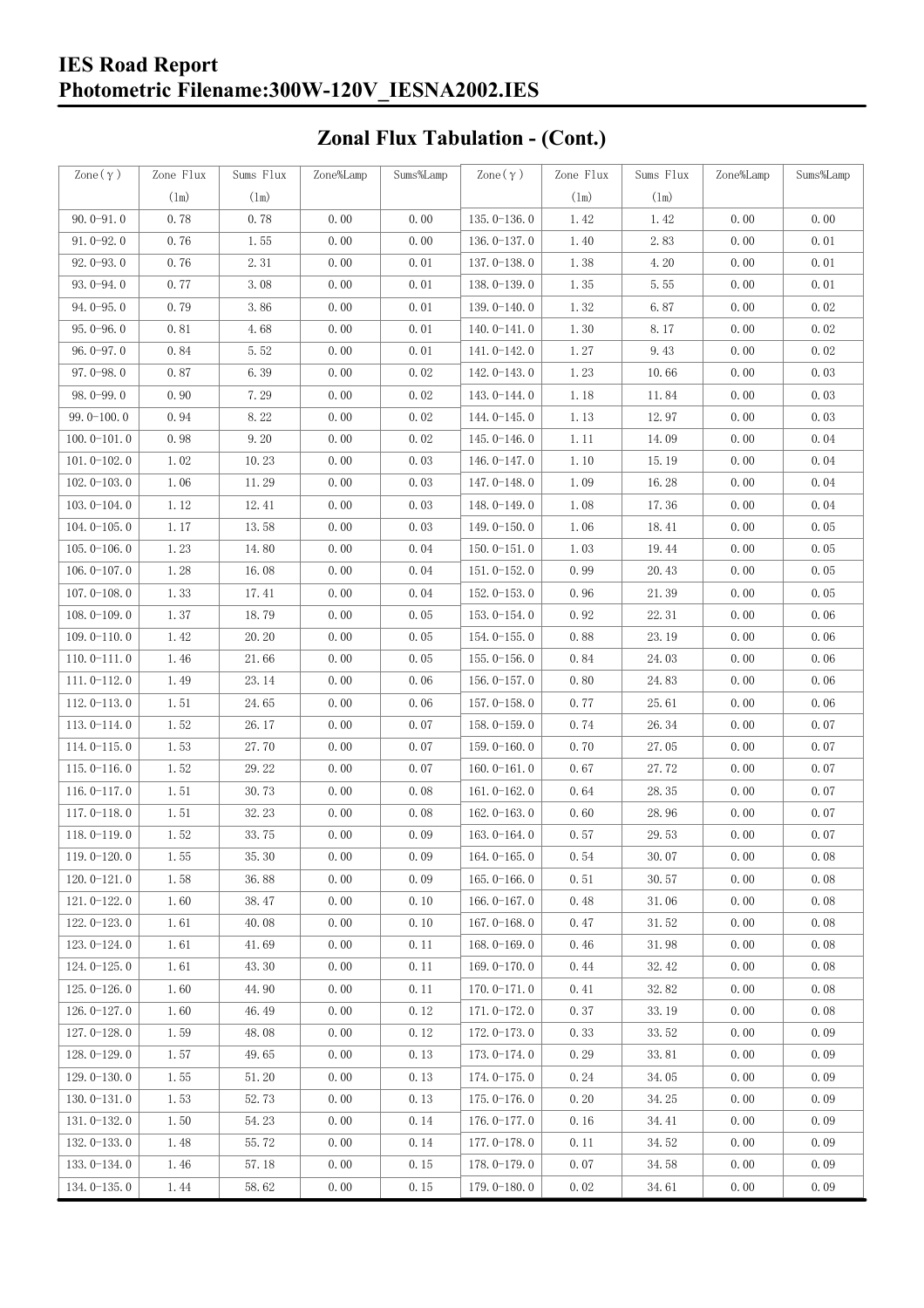### **Rectangle ISO Lighting Intensity Diagram**

| Lum. Name:           | Lum.Catelog:          | $\textsf{Test ID:} \quad 2017-04-22$ |
|----------------------|-----------------------|--------------------------------------|
| Lamp Name: 300W      | Lamp Catelog:         | Test Lab: EVERFINE                   |
| Manufacture: xinfang | Test Machine:GON-2000 | Test Date: 2017-04-22 09:37:47       |



Maximum Cand.@Angle: H=15.4°, V=41.7°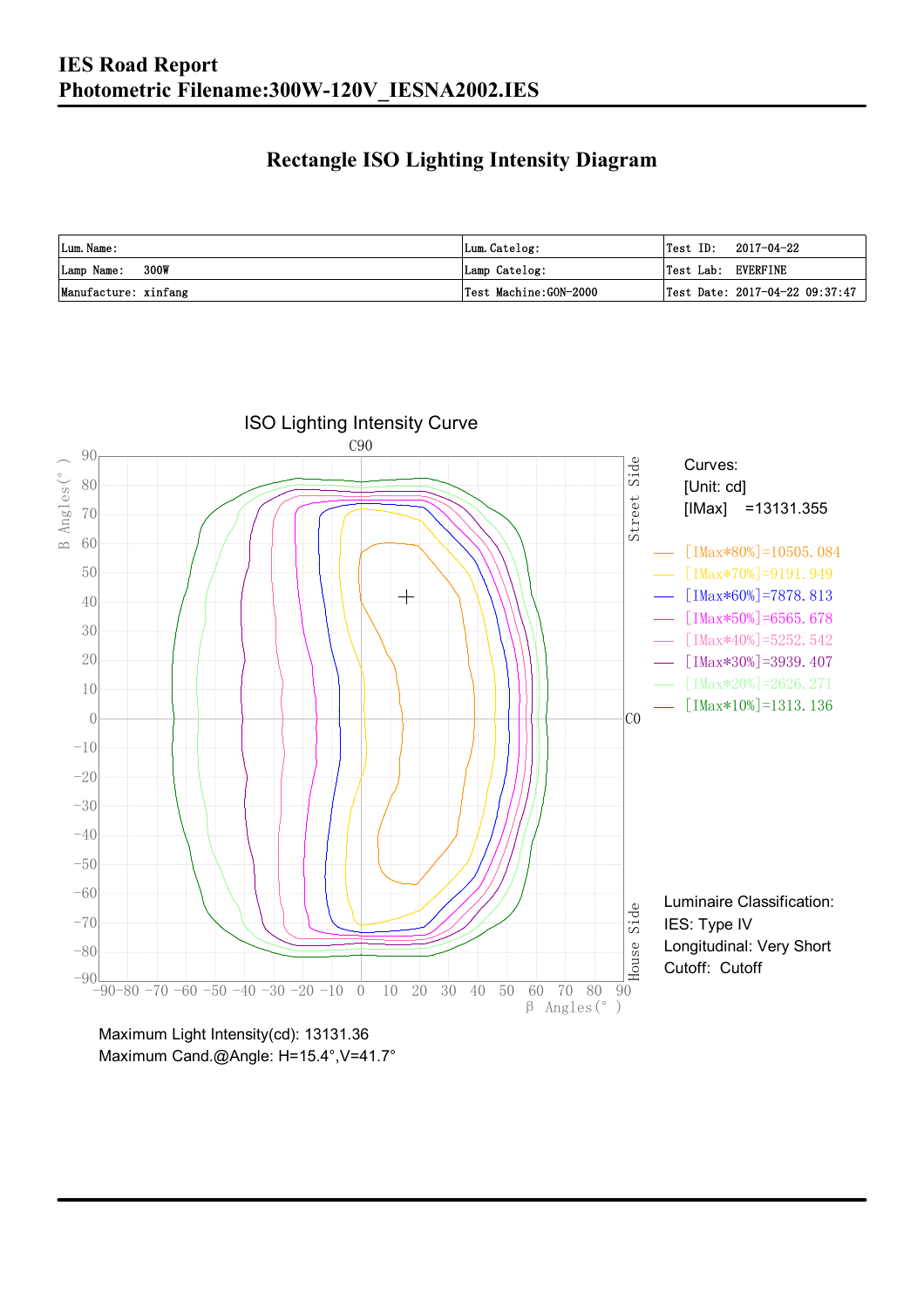### **Round ISO Lighting Intensity Diagram**

| Lum. Name:           | Lum.Catelog:          | 2017-04-22<br>Test ID:                         |
|----------------------|-----------------------|------------------------------------------------|
| 300W<br>Lamp Name:   | Lamp Catelog:         | Test Lab: EVERFINE                             |
| Manufacture: xinfang | Test Machine:GON-2000 | $\vert$ Test Date: 2017-04-22 09:37:47 $\vert$ |

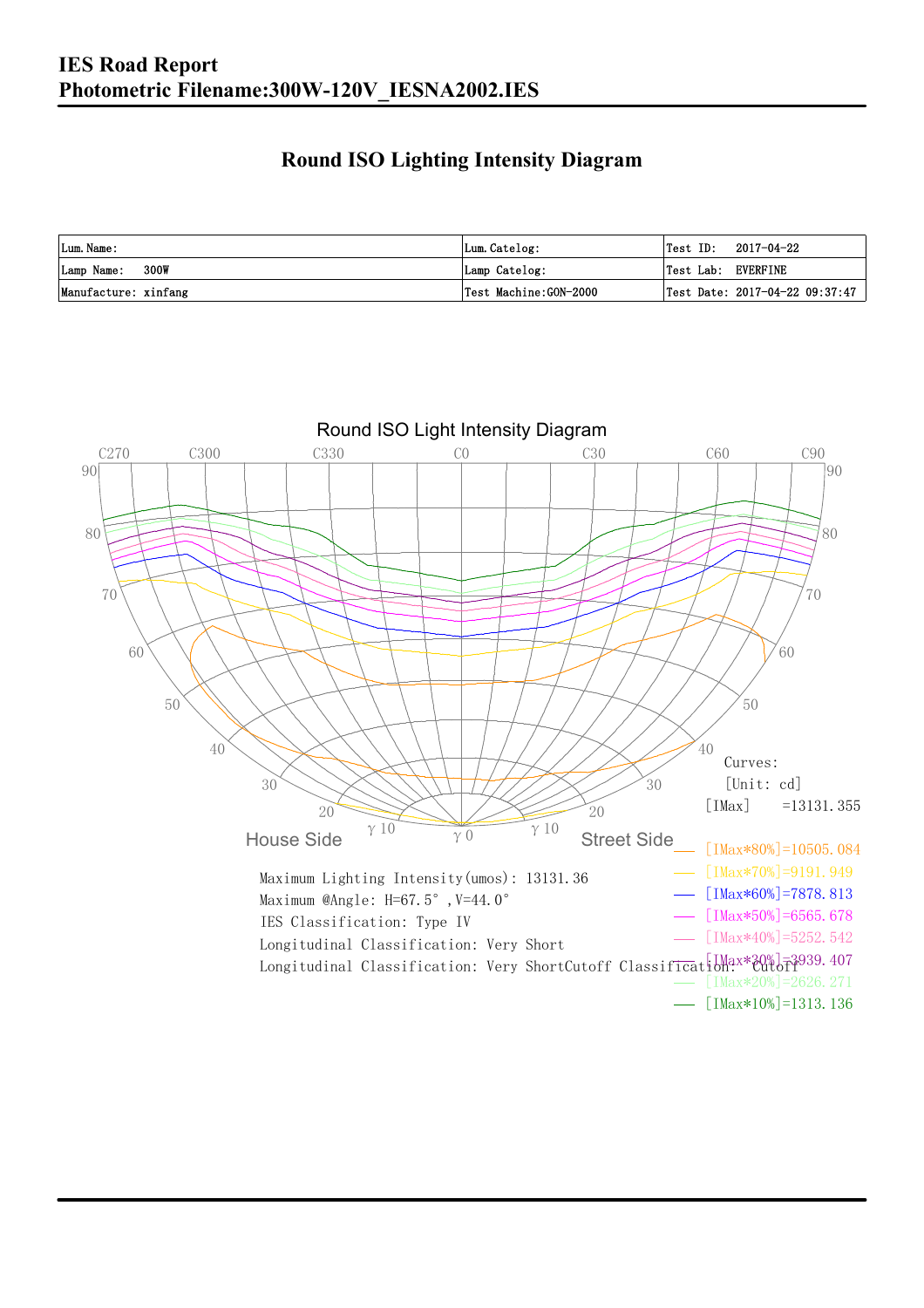#### **Plane ISO-Illuminance Diagram**

| Lum. Name:           | Lum.Catelog:          | $\textsf{Test ID:} \quad 2017-04-22$           |
|----------------------|-----------------------|------------------------------------------------|
| 300W<br>Lamp Name:   | Lamp Catelog:         | Test Lab: EVERFINE                             |
| Manufacture: xinfang | Test Machine:GON-2000 | $\vert$ Test Date: 2017-04-22 09:37:47 $\vert$ |



#### Plane ISO-Illuminance Curve

Working Plane Maximum Illuminance(lx): 1078.95 Working Plane Maximum Illuminance Position(d/h):H0.0 V0.2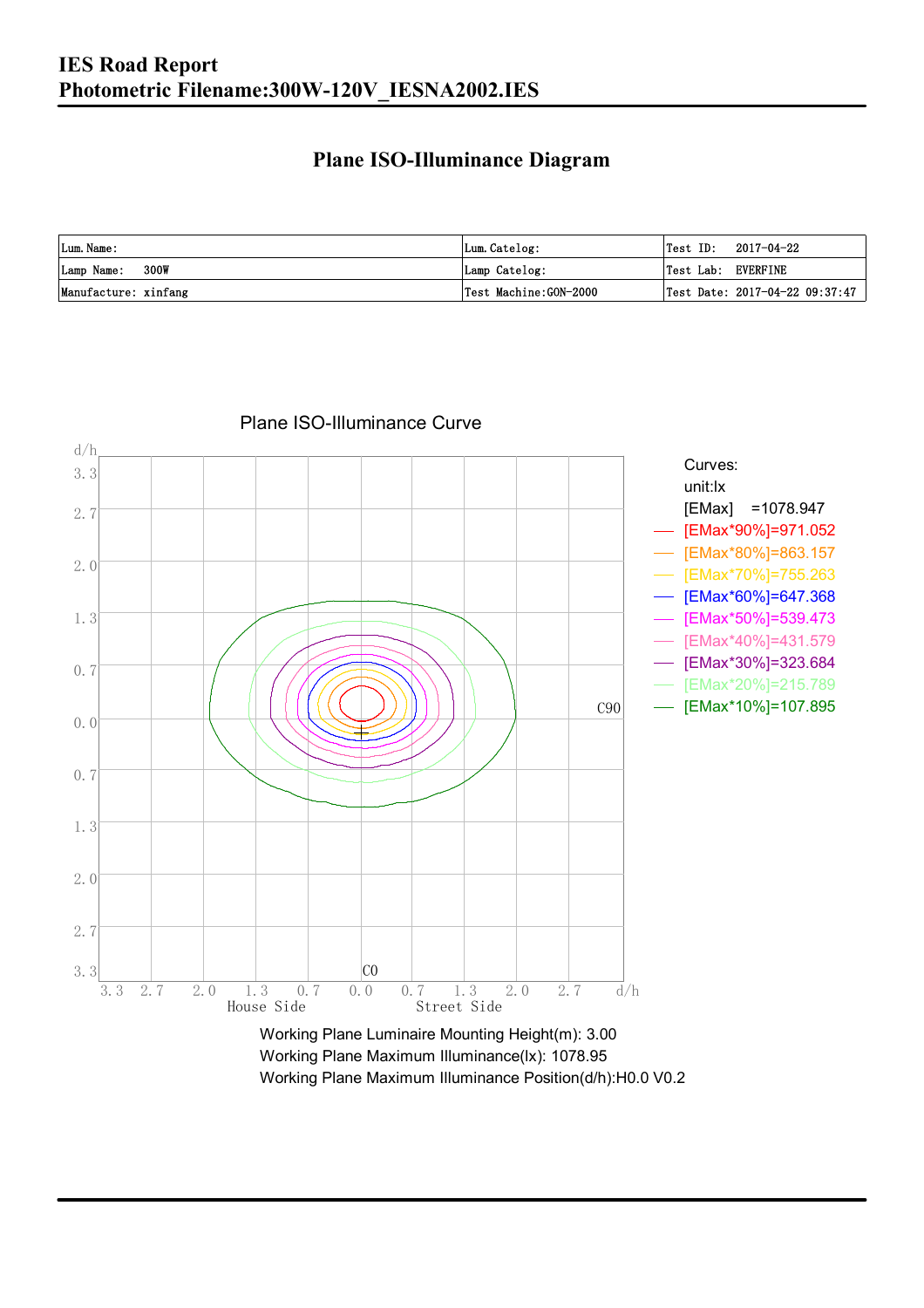### **3D Plane ISO Illuminance Diagram**

| Lum. Name:           | Lum.Catelog:          | Test ID:           | 2017-04-22                     |
|----------------------|-----------------------|--------------------|--------------------------------|
| 300W<br>Lamp Name:   | Lamp Catelog:         | Test Lab: EVERFINE |                                |
| Manufacture: xinfang | Test Machine:GON-2000 |                    | Test Date: 2017-04-22 09:37:47 |

#### 3D Plane Illuminance Modal

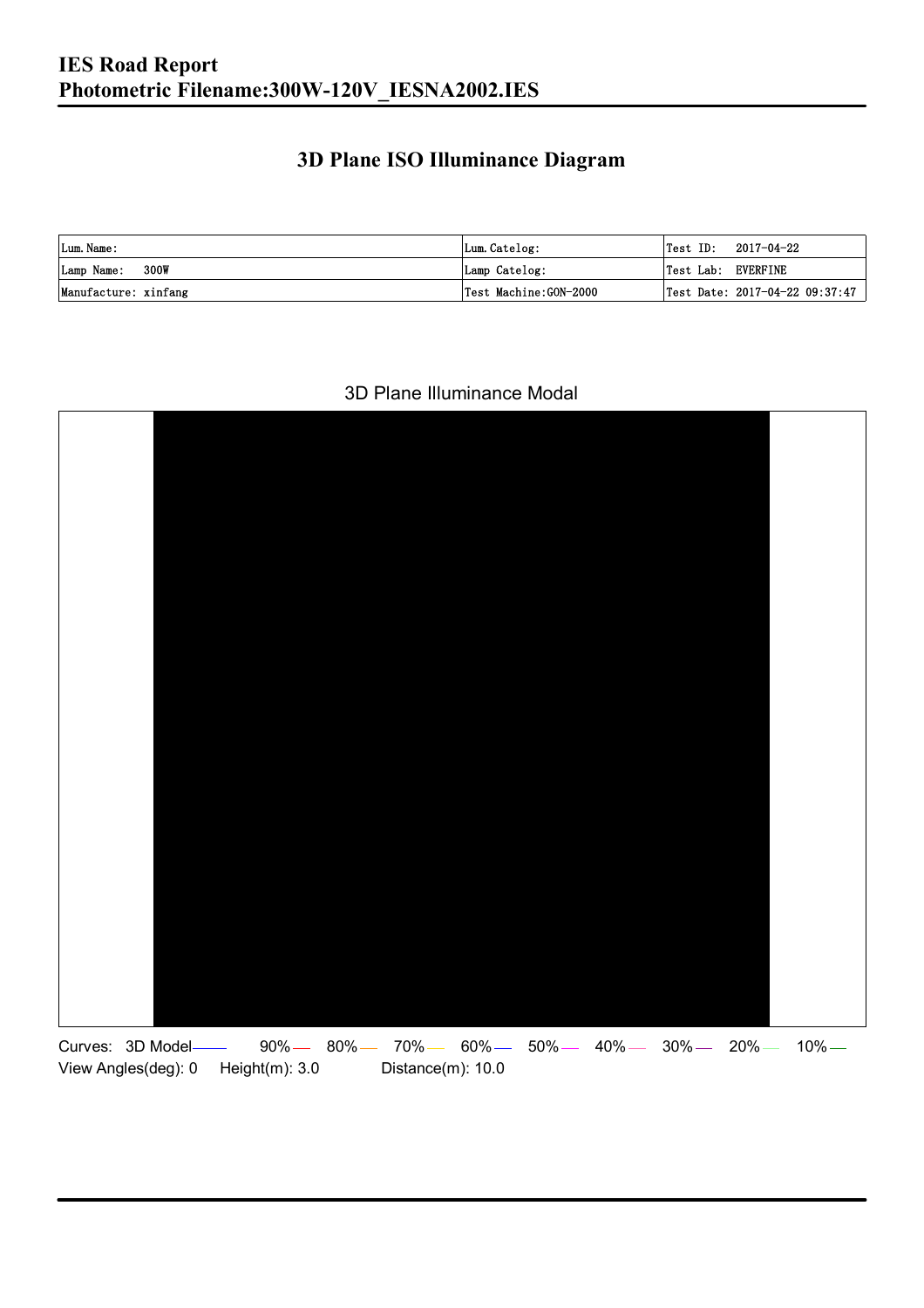### **Space ISO Illuminance Diagram**

| Lum. Name:           | Lum.Catelog:          | $\textsf{Test ID:} \quad 2017-04-22$           |
|----------------------|-----------------------|------------------------------------------------|
| 300W<br>Lamp Name:   | Lamp Catelog:         | Test Lab: EVERFINE                             |
| Manufacture: xinfang | Test Machine:GON-2000 | $\vert$ Test Date: 2017-04-22 09:37:47 $\vert$ |



### Space ISO Illuminance Curve

Space Plane Maximum Illuminance and @Angle:11167.10lx,10.0deg Plane Maximum Lighting Intensity and @Angle:12977.635cd,0eg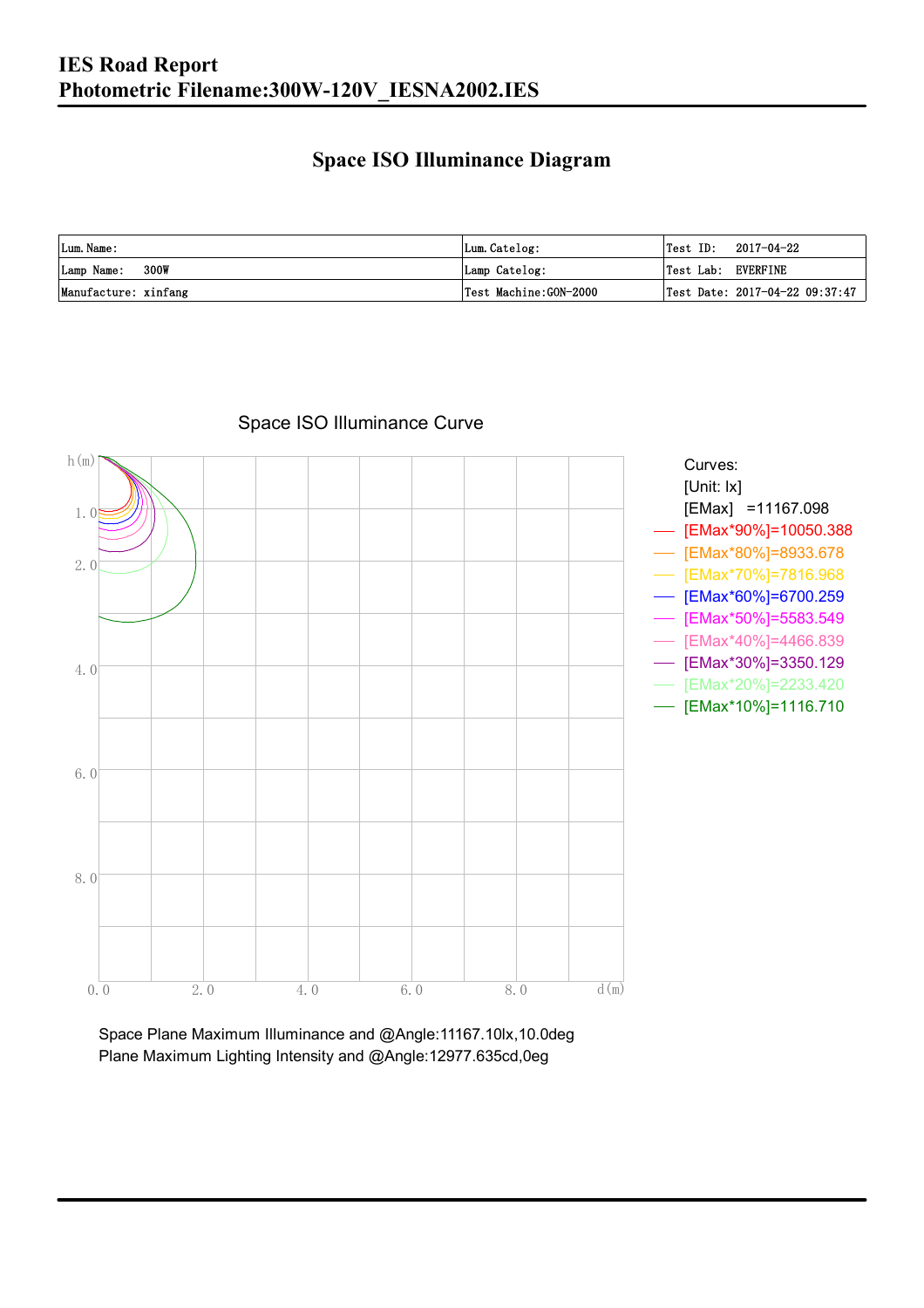### **Illuminance-Distance Diagram**

| Lum. Name:           | Lum.Catelog:           | Test ID:           | 2017-04-22                     |
|----------------------|------------------------|--------------------|--------------------------------|
| Lamp Name: 300W      | Lamp Catelog:          | Test Lab: EVERFINE |                                |
| Manufacture: xinfang | 'Test Machine:GON−2000 |                    | Test Date: 2017-04-22 09:37:47 |

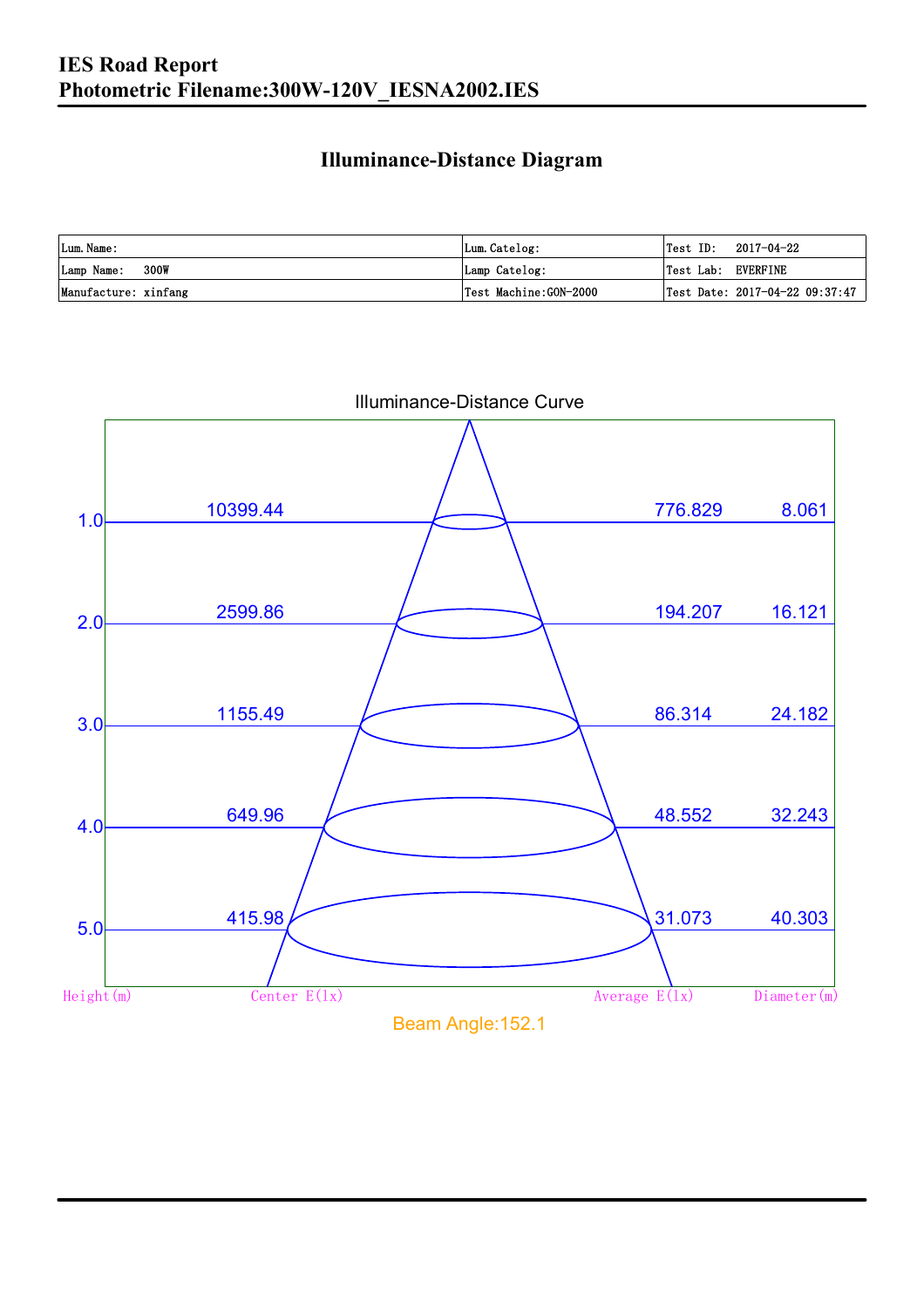### **Road Coefficient of Utilization Curves**

| Lum. Name:           | Lum.Catelog:          | Test ID:           | 2017-04-22                     |
|----------------------|-----------------------|--------------------|--------------------------------|
| 300W<br>Lamp Name:   | Lamp Catelog:         | Test Lab: EVERFINE |                                |
| Manufacture: xinfang | Test Machine:GON-2000 |                    | Test Date: 2017-04-22 09:37:47 |



Tilt Angles: Ang1(deg): 0 Ang2(deg): 5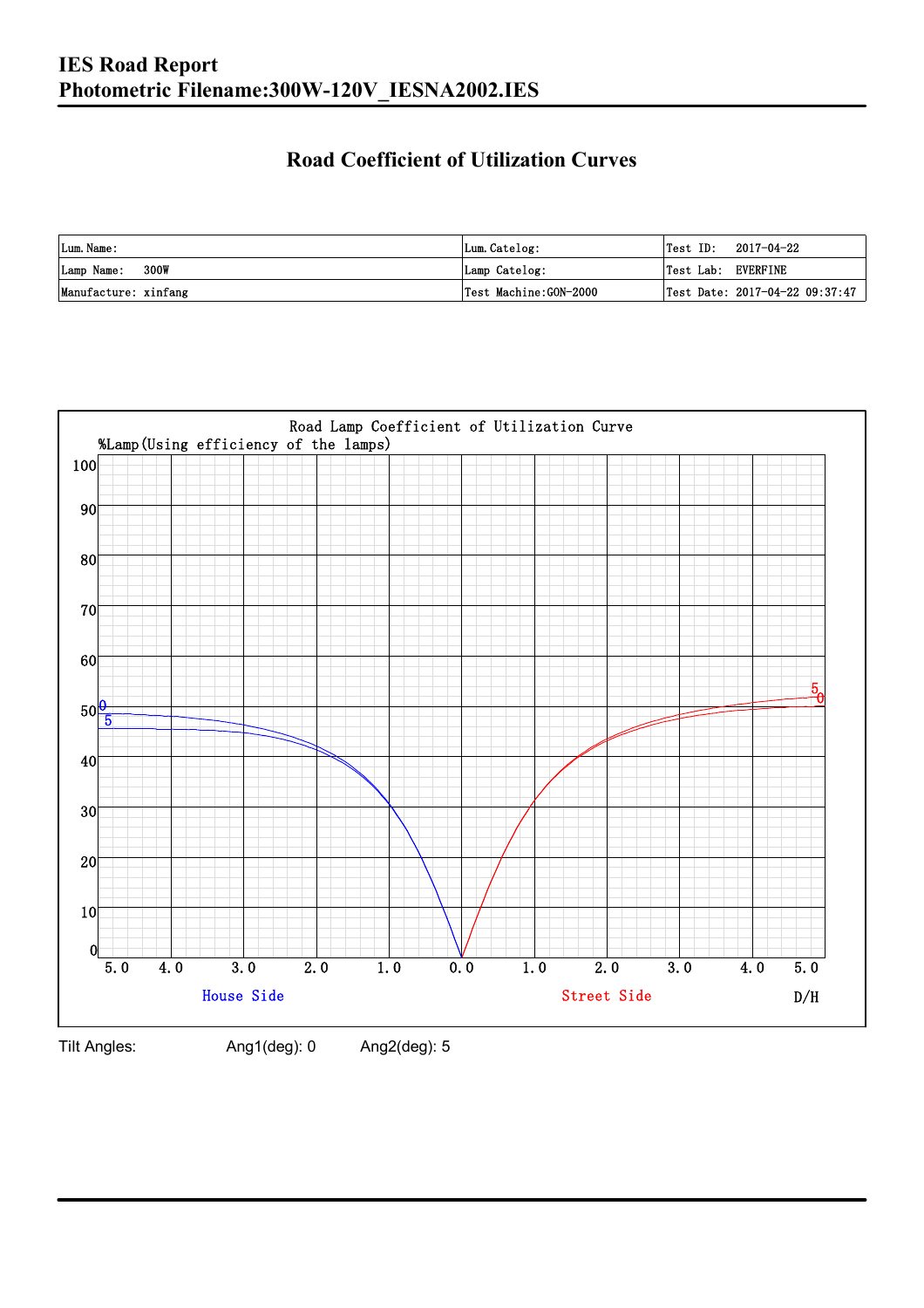#### **IES Road Report Photometric Filename:300W-120V\_IESNA2002.IES**

### **Candela Tabulation**

| V/H           | CO.0    | C22.5   | C45.0   | C67.5   | C90.0   | C112.5  | C135.0  | C <sub>157.5</sub> | C180.0  | C202.5  | C225.0  | C <sub>247.5</sub> |
|---------------|---------|---------|---------|---------|---------|---------|---------|--------------------|---------|---------|---------|--------------------|
| $\gamma$ 0.0  | 10399.4 | 10399.4 | 10399.4 | 10399.4 | 10399.4 | 10399.4 | 10399.4 | 10399.4            | 10399.4 | 10399.4 | 10399.4 | 10399.4            |
| $\gamma$ 1.0  | 10555.6 | 10542.7 | 10512.0 | 10465.4 | 10403.2 | 10344.9 | 10287.6 | 10245.9            | 10236.5 | 10248.3 | 10280.3 | 10335.9            |
| $\gamma$ 2.0  | 10704.1 | 10688.4 | 10620.3 | 10524.3 | 10406.9 | 10284.8 | 10168.4 | 10086.7            | 10061.6 | 10089.6 | 10154.9 | 10271.8            |
| $\gamma$ 3.0  | 10840.3 | 10833.4 | 10728.8 | 10580.6 | 10409.5 | 10218.0 | 10050.4 | 9927.4             | 9880.2  | 9926.7  | 10023.7 | 10203.0            |
| $\gamma$ 4.0  | 10976.9 | 10967.9 | 10839.8 | 10642.0 | 10412.6 | 10148.7 | 9925.5  | 9755.0             | 9688.2  | 9755.6  | 9885.1  | 10130.4            |
| $\gamma$ 5.0  | 11107.2 | 11092.0 | 10948.1 | 10702.1 | 10411.3 | 10072.6 | 9796.3  | 9582.4             | 9502.8  | 9580.4  | 9749.1  | 10051.2            |
| $\gamma$ 6.0  | 11236.0 | 11210.8 | 11045.4 | 10760.8 | 10406.9 | 9996.7  | 9668.3  | 9410.7             | 9317.4  | 9406.0  | 9612.5  | 9970.1             |
| $\gamma$ 7.0  | 11359.5 | 11328.4 | 11136.1 | 10814.8 | 10396.7 | 9916.7  | 9534.3  | 9238.4             | 9135.7  | 9225.4  | 9469.6  | 9882.6             |
| $\gamma$ 8.0  | 11474.9 | 11445.0 | 11226.5 | 10870.7 | 10392.8 | 9835.8  | 9400.3  | 9068.6             | 8950.6  | 9043.7  | 9332.5  | 9799.5             |
| $\gamma$ 9.0  | 11586.3 | 11565.4 | 11323.8 | 10930.4 | 10388.5 | 9757.7  | 9268.0  | 8883.6             | 8757.6  | 8863.7  | 9194.6  | 9724.2             |
| $\gamma$ 10.0 | 11691.9 | 11681.1 | 11421.4 | 10995.6 | 10384.7 | 9683.8  | 9138.5  | 8707.6             | 8546.5  | 8682.6  | 9059.5  | 9652.6             |
| $\gamma$ 11.0 | 11791.8 | 11786.0 | 11515.5 | 11063.8 | 10385.5 | 9612.8  | 9013.6  | 8525.5             | 8333.9  | 8495.2  | 8931.6  | 9582.5             |
| $\gamma$ 12.0 | 11890.8 | 11879.5 | 11603.9 | 11134.0 | 10391.1 | 9552.6  | 8884.4  | 8342.3             | 8129.8  | 8307.7  | 8803.5  | 9520.5             |
| $\gamma$ 13.0 | 11983.7 | 11973.4 | 11693.4 | 11203.5 | 10404.9 | 9497.9  | 8757.6  | 8157.3             | 7935.2  | 8127.7  | 8668.0  | 9459.2             |
| $\gamma$ 14.0 | 12072.2 | 12062.9 | 11783.5 | 11277.1 | 10434.2 | 9454.9  | 8626.1  | 7977.0             | 7744.4  | 7953.6  | 8530.3  | 9399.7             |
| $\gamma$ 15.0 | 12158.5 | 12144.2 | 11872.6 | 11353.2 | 10475.8 | 9410.4  | 8497.1  | 7808.4             | 7565.4  | 7782.9  | 8394.5  | 9343.6             |
| $\gamma$ 16.0 | 12252.2 | 12229.0 | 11956.6 | 11427.1 | 10524.4 | 9372.1  | 8365.1  | 7660.8             | 7401.6  | 7614.6  | 8260.9  | 9288.6             |
| $\gamma$ 17.0 | 12343.6 | 12305.4 | 12045.1 | 11500.2 | 10574.8 | 9341.0  | 8240.4  | 7515.8             | 7256.7  | 7459.8  | 8132.3  | 9240.7             |
| $\gamma$ 18.0 | 12434.2 | 12377.1 | 12121.4 | 11579.3 | 10633.7 | 9321.7  | 8120.2  | 7375.9             | 7118.5  | 7307.4  | 8001.3  | 9196.1             |
| $\gamma$ 19.0 | 12510.8 | 12450.3 | 12193.6 | 11662.0 | 10698.2 | 9309.6  | 8013.8  | 7245.9             | 6989.2  | 7171.0  | 7873.2  | 9160.4             |
| $\gamma$ 20.0 | 12584.8 | 12519.9 | 12267.0 | 11749.1 | 10765.6 | 9298.3  | 7908.4  | 7124.1             | 6859.1  | 7040.0  | 7748.2  | 9127.6             |
| $\gamma$ 21.0 | 12662.2 | 12582.1 | 12339.3 | 11831.9 | 10839.0 | 9279.1  | 7812.2  | 6999.6             | 6733.7  | 6919.2  | 7631.7  | 9093.8             |
| $\gamma$ 22.0 | 12727.7 | 12645.1 | 12412.4 | 11920.5 | 10915.2 | 9263.1  | 7724.2  | 6880.5             | 6608.6  | 6800.2  | 7533.0  | 9062.1             |
| $\gamma$ 23.0 | 12783.6 | 12706.1 | 12480.6 | 12011.7 | 10989.1 | 9244.3  | 7630.0  | 6771.2             | 6478.7  | 6684.2  | 7440.7  | 9027.4             |
| $\gamma$ 24.0 | 12848.2 | 12761.4 | 12547.5 | 12107.1 | 11075.3 | 9221.7  | 7533.8  | 6654.9             | 6348.1  | 6566.6  | 7346.6  | 8992.8             |
| $\gamma$ 25.0 | 12905.3 | 12808.6 | 12613.2 | 12204.2 | 11160.9 | 9196.2  | 7443.7  | 6531.6             | 6230.1  | 6450.0  | 7252.6  | 8953.1             |
| $\gamma$ 26.0 | 12941.1 | 12844.0 | 12665.3 | 12290.5 | 11239.7 | 9168.1  | 7352.1  | 6406.7             | 6119.2  | 6331.1  | 7163.9  | 8916.8             |
| $\gamma$ 27.0 | 12963.6 | 12865.9 | 12714.1 | 12374.5 | 11317.0 | 9143.1  | 7260.3  | 6284.2             | 6011.4  | 6210.2  | 7073.5  | 8879.1             |
| $\gamma$ 28.0 | 12977.6 | 12885.6 | 12761.9 | 12453.5 | 11392.3 | 9118.7  | 7181.9  | 6166.3             | 5899.8  | 6095.2  | 6980.1  | 8840.0             |
| $\gamma$ 29.0 | 12964.2 | 12899.4 | 12798.6 | 12528.9 | 11461.0 | 9087.8  | 7110.3  | 6052.1             | 5789.6  | 5986.4  | 6892.5  | 8801.0             |
| $\gamma$ 30.0 | 12942.0 | 12900.8 | 12837.1 | 12604.6 | 11541.8 | 9053.5  | 7036.3  | 5940.1             | 5684.4  | 5879.6  | 6810.0  | 8760.7             |
| $\gamma$ 31.0 | 12904.1 | 12888.3 | 12871.6 | 12678.8 | 11609.0 | 9012.6  | 6968.1  | 5837.7             | 5582.1  | 5777.2  | 6731.4  | 8712.1             |
| $\gamma$ 32.0 | 12846.0 | 12861.2 | 12889.5 | 12747.3 | 11673.7 | 8965.2  | 6895.7  | 5740.6             | 5479.9  | 5680.3  | 6652.4  | 8662.1             |
| $\gamma$ 33.0 | 12774.5 | 12821.0 | 12906.6 | 12807.4 | 11738.9 | 8920.1  | 6819.0  | 5646.8             | 5379.2  | 5580.2  | 6573.3  | 8610.0             |
| $\gamma$ 34.0 | 12685.9 | 12766.5 | 12931.6 | 12855.8 | 11800.6 | 8880.1  | 6743.4  | 5552.0             | 5276.9  | 5487.7  | 6502.7  | 8555.1             |
| $\gamma$ 35.0 | 12586.4 | 12696.1 | 12950.5 | 12900.4 | 11856.6 | 8847.1  | 6673.7  | 5451.2             | 5173.9  | 5396.5  | 6434.5  | 8499.6             |
| $\gamma$ 36.0 | 12479.0 | 12611.3 | 12959.0 | 12944.7 | 11908.6 | 8802.7  | 6604.0  | 5354.6             | 5059.1  | 5305.7  | 6366.5  | 8445.8             |
| $\gamma$ 37.0 | 12357.4 | 12507.6 | 12963.5 | 12991.5 | 11956.5 | 8755.1  | 6538.7  | 5255.0             | 4944.1  | 5208.7  | 6294.0  | 8395.3             |
| $\gamma$ 38.0 | 12214.6 | 12402.2 | 12952.5 | 13037.5 | 11992.5 | 8702.2  | 6470.1  | 5160.0             | 4822.7  | 5106.1  | 6221.7  | 8350.1             |
| $\gamma$ 39.0 | 12052.5 | 12284.3 | 12930.1 | 13070.5 | 12034.8 | 8654.3  | 6397.6  | 5058.2             | 4701.9  | 4992.9  | 6147.8  | 8308.5             |
| $\gamma$ 40.0 | 11881.8 | 12165.8 | 12903.4 | 13088.6 | 12082.9 | 8612.5  | 6315.0  | 4949.9             | 4587.4  | 4873.8  | 6071.6  | 8270.0             |
| $\gamma$ 41.0 | 11692.3 | 12034.2 | 12876.8 | 13104.8 | 12117.4 | 8582.6  | 6234.1  | 4843.6             | 4474.3  | 4759.2  | 5993.6  | 8237.8             |
| $\gamma$ 42.0 | 11497.5 | 11898.3 | 12839.0 | 13122.6 | 12157.5 | 8561.9  | 6166.1  | 4728.2             | 4367.8  | 4646.8  | 5906.6  | 8211.8             |
| $\gamma$ 43.0 | 11281.4 | 11741.6 | 12791.5 | 13130.7 | 12180.2 | 8537.4  | 6094.7  | 4618.4             | 4260.3  | 4534.0  | 5820.0  | 8189.6             |
| $\gamma$ 44.0 | 11048.1 | 11577.8 | 12745.4 | 13131.4 | 12212.4 | 8507.4  | 6025.5  | 4511.2             | 4156.0  | 4429.8  | 5742.8  | 8159.1             |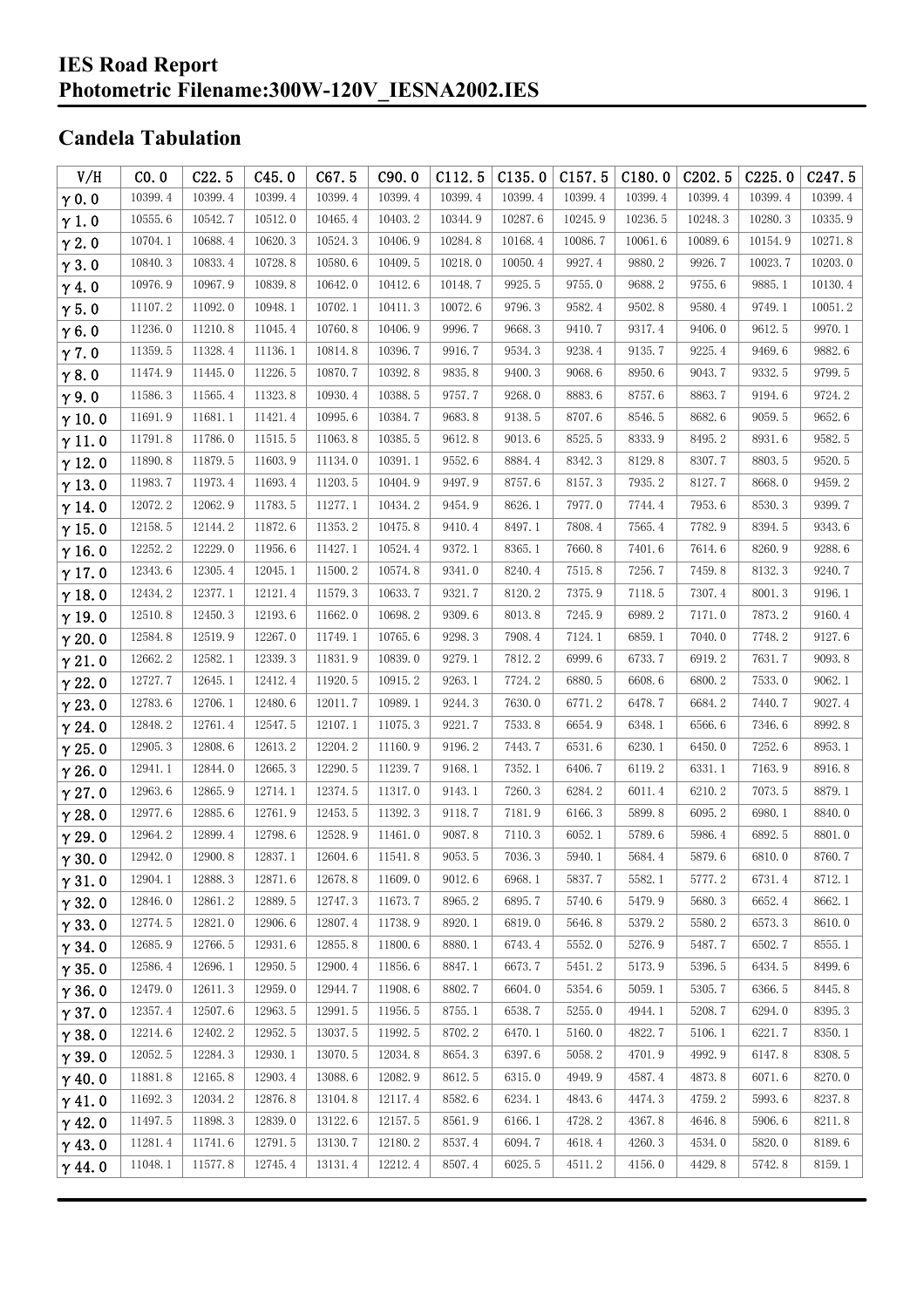| V/H           | CO.0    | C22.5   | C45.0        | C67.5   | C90.0   | C112.5 | C135.0 | C157.5 | C180.0 | C202.5 | C225.0  | C247.5 |
|---------------|---------|---------|--------------|---------|---------|--------|--------|--------|--------|--------|---------|--------|
| $\gamma$ 45.0 | 10801.1 | 11412.8 | 12690.9      | 13124.5 | 12227.2 | 8476.8 | 5948.6 | 4408.8 | 4053.5 | 4332.4 | 5671.1  | 8123.2 |
| $\gamma$ 46.0 | 10519.7 | 11210.7 | 12620.1      | 13113.0 | 12244.7 | 8451.8 | 5879.8 | 4311.1 | 3949.7 | 4239.6 | 5592.4  | 8085.5 |
| $\gamma$ 47.0 | 10234.1 | 10995.5 | 12544.8      | 13091.5 | 12257.3 | 8428.9 | 5804.9 | 4213.1 | 3856.5 | 4141.5 | 5511.4  | 8051.7 |
| $\gamma$ 48.0 | 9915.0  | 10754.2 | 12458.2      | 13078.2 | 12263.6 | 8412.8 | 5731.4 | 4118.3 | 3762.7 | 4045.8 | 5428.3  | 8022.4 |
| $\gamma$ 49.0 | 9588.0  | 10491.8 | 12365.4      | 13068.7 | 12266.1 | 8395.9 | 5645.5 | 4018.9 | 3671.8 | 3945.6 | 5333.0  | 7985.1 |
| $\gamma$ 50.0 | 9228.0  | 10211.1 | 12261.4      | 13059.2 | 12266.0 | 8372.6 | 5555.4 | 3917.2 | 3572.2 | 3852.8 | 5241.2  | 7949.5 |
| $\gamma$ 51.0 | 8848.9  | 9903.6  | 12145.2      | 13053.2 | 12256.3 | 8338.2 | 5471.3 | 3831.5 | 3472.7 | 3750.6 | 5152.6  | 7911.6 |
| $\gamma$ 52.0 | 8440.1  | 9579.4  | 12001.1      | 13029.3 | 12237.0 | 8306.3 | 5390.7 | 3743.8 | 3373.2 | 3657.4 | 5063.0  | 7873.9 |
| $\gamma$ 53.0 | 8017.1  | 9219.2  | 11842.9      | 12983.2 | 12216.6 | 8278.2 | 5317.9 | 3655.6 | 3278.4 | 3567.6 | 4973.6  | 7836.9 |
| $\gamma$ 54.0 | 7558.9  | 8847.3  | 11666.1      | 12918.3 | 12194.7 | 8249.5 | 5240.9 | 3561.0 | 3181.0 | 3477.8 | 4885.7  | 7806.4 |
| $\gamma$ 55.0 | 7034.2  | 8450.8  | 11454.1      | 12834.3 | 12163.8 | 8222.5 | 5163.0 | 3466.4 | 3084.3 | 3388.1 | 4806.1  | 7773.3 |
| $\gamma$ 56.0 | 6410.7  | 8035.0  | 11227.9      | 12744.0 | 12120.2 | 8193.8 | 5076.8 | 3371.9 | 2991.0 | 3300.6 | 4722.9  | 7725.8 |
| $\gamma$ 57.0 | 5654.5  | 7568.5  | 10999.9      | 12642.9 | 12070.6 | 8165.9 | 4987.7 | 3280.6 | 2905.0 | 3210.4 | 4637.9  | 7673.7 |
| $\gamma$ 58.0 | 4821.4  | 7029.0  | 10743.7      | 12531.4 | 12032.2 | 8145.3 | 4890.0 | 3193.1 | 2827.0 | 3125.1 | 4549.9  | 7630.4 |
| $\gamma$ 59.0 | 4036.2  | 6424.7  | 10450. $4\,$ | 12412.1 | 12014.2 | 8120.8 | 4787.8 | 3111.9 | 2723.6 | 3053.4 | 4448.8  | 7586.9 |
| $\gamma$ 60.0 | 3370.4  | 5772.9  | 10137.3      | 12271.7 | 12007.2 | 8101.9 | 4689.6 | 3035.9 | 2560.7 | 2986.7 | 4349.2  | 7541.7 |
| $\gamma$ 61.0 | 2811.7  | 5088.1  | 9796.7       | 12114.3 | 11993.2 | 8086.2 | 4582.8 | 2962.4 | 2293.7 | 2912.4 | 4249.4  | 7507.0 |
| $\gamma$ 62.0 | 2260.7  | 4408.4  | 9439.0       | 11945.3 | 11961.0 | 8067.5 | 4488.8 | 2883.8 | 1975.4 | 2814.1 | 4148.7  | 7479.5 |
| $\gamma$ 63.0 | 1680.5  | 3748.5  | 9053.5       | 11775.0 | 11908.0 | 8048.7 | 4398.8 | 2779.9 | 1711.5 | 2683.5 | 4057.7  | 7449.0 |
| $\gamma$ 64.0 | 1279.7  | 3086.1  | 8638.3       | 11601.8 | 11849.0 | 8023.7 | 4307.0 | 2635.5 | 1518.3 | 2497.6 | 3962.2  | 7413.2 |
| $\gamma$ 65.0 | 880.7   | 2472.3  | 8183.4       | 11441.4 | 11791.1 | 7999.3 | 4220.0 | 2438.8 | 1375.3 | 2230.7 | 3867.0  | 7366.2 |
| $\gamma$ 66.0 | 690.4   | 1946.4  | 7697.7       | 11266.5 | 11720.9 | 7965.5 | 4126.9 | 2148.4 | 1177.5 | 1964.2 | 3765.4  | 7304.5 |
| $\gamma$ 67.0 | 572.1   | 1601.9  | 7162.8       | 11058.9 | 11671.9 | 7938.4 | 4035.5 | 1894.5 | 965.9  | 1728.9 | 3665.0  | 7228.0 |
| $\gamma$ 68.0 | 515.5   | 1261.0  | 6580.0       | 10837.5 | 11626.5 | 7927.3 | 3928.7 | 1689.4 | 859.3  | 1533.0 | 3539.2  | 7118.6 |
| $\gamma$ 69.0 | 481.8   | 920.2   | 5967.6       | 10607.8 | 11546.9 | 7912.4 | 3815.1 | 1500.9 | 787.4  | 1363.5 | 3413.4  | 7036.7 |
| $\gamma$ 70.0 | 453.0   | 696.8   | 5295.7       | 10349.9 | 11395.8 | 7895.4 | 3647.8 | 1323.6 | 709.6  | 1208.5 | 3287.6  | 6994.2 |
| $\gamma$ 71.0 | 430.6   | 541.4   | 4651.4       | 10059.5 | 11093.3 | 7862.3 | 3480.4 | 1159.4 | 634.0  | 1057.0 | 3083.7  | 7027.7 |
| $\gamma$ 72.0 | 410.9   | 455.7   | 4109.3       | 9743.7  | 10548.6 | 7792.8 | 3312.4 | 1001.2 | 571.3  | 888.5  | 2892.7  | 7063.4 |
| $\gamma$ 73.0 | 398.1   | 410.7   | 3613.0       | 9373.6  | 9764.0  | 7632.0 | 3119.4 | 817.2  | 519.3  | 734.2  | 2749.9  | 7041.6 |
| $\gamma$ 74.0 | 378.8   | 382.6   | 3133.2       | 8880.1  | 8784.0  | 7461.4 | 2996.0 | 679.8  | 470.4  | 654.4  | 2625.9  | 6929.0 |
| $\gamma$ 75.0 | 343.3   | 362.2   | 2654.2       | 8293.1  | 7531.7  | 7289.3 | 2872.4 | 608.3  | 413.9  | 591.4  | 2498.2  | 6742.9 |
| $\gamma$ 76.0 | 309.9   | 341.6   | 2191.6       | 7419.7  | 6161.2  | 6947.4 | 2720.0 | 553.2  | 362.9  | 522.0  | 2287.9  | 6279.7 |
| $\gamma$ 77.0 | 284.2   | 314.4   | 1685.8       | 6278.0  | 5040.9  | 6225.9 | 2440.6 | 484.8  | 317.2  | 447.8  | 1970.8  | 5776.8 |
| $\gamma$ 78.0 | 258.9   | 284.2   | 1178.8       | 5225.6  | 4139.7  | 5551.0 | 2048.3 | 409.7  | 279.4  | 379.9  | 1730.1  | 5225.7 |
| $\gamma$ 79.0 | 234.1   | 256.6   | 671.7        | 4331.3  | 3238.4  | 5030.0 | 1637.4 | 365.8  | 243.8  | 334.6  | 1438.6  | 4268.7 |
| $\gamma$ 80.0 | 208.3   | 225.2   | 354.4        | 3360.1  | 2340.9  | 4003.0 | 1136.1 | 329.6  | 208.6  | 295.9  | 960.2   | 3311.8 |
| $\gamma$ 81.0 | 179.9   | 188.4   | 236.5        | 2604.7  | 1562.7  | 2976.0 | 773.3  | 290.8  | 173.2  | 256.2  | 651.6   | 2359.6 |
| $\gamma$ 82.0 | 142.7   | 153.2   | 176.9        | 2042.9  | 1067.9  | 1962.4 | 554.0  | 251.4  | 141.0  | 217.1  | 458.0   | 1815.7 |
| $\gamma$ 83.0 | 111.8   | 123.0   | 134.5        | 1495.7  | 659.3   | 1457.9 | 337.0  | 212.8  | 112.4  | 178.7  | 318.0   | 1130.9 |
| $\gamma$ 84.0 | 76.9    | 94.2    | 97.7         | 948.6   | 362.0   | 857.2  | 216.7  | 169.6  | 88.1   | 141.6  | 204.3   | 563.4  |
| $\gamma$ 85.0 | 45.0    | 57.6    | 66.6         | 401.5   | 120.3   | 450.3  | 142.5  | 122.6  | 64.7   | 107.4  | 123.3   | 252.3  |
| $\gamma$ 86.0 | 11.6    | 26.4    | 38.3         | 127.0   | 49.6    | 147.8  | 81.3   | 83.0   | 39.4   | 71.7   | 75.3    | 84.3   |
| $\gamma$ 87.0 | 4.7     | 6.1     | 17.1         | 31.0    | 27.1    | 28.3   | 33.5   | 26.6   | 10.0   | 25.3   | 29.6    | 25.5   |
| $\gamma$ 88.0 | 2.2     | 3.6     | 9.1          | 23.0    | 22.5    | 22.4   | 11.8   | 7.0    | 5.9    | 7.4    | 11.8    | 20.4   |
| $\gamma$ 89.0 | 0.4     | 1.1     | 5.5          | 17.4    | 16.8    | 15.5   | 6.5    | 3.0    | 3.3    | 4.7    | $7.\,1$ | 15.1   |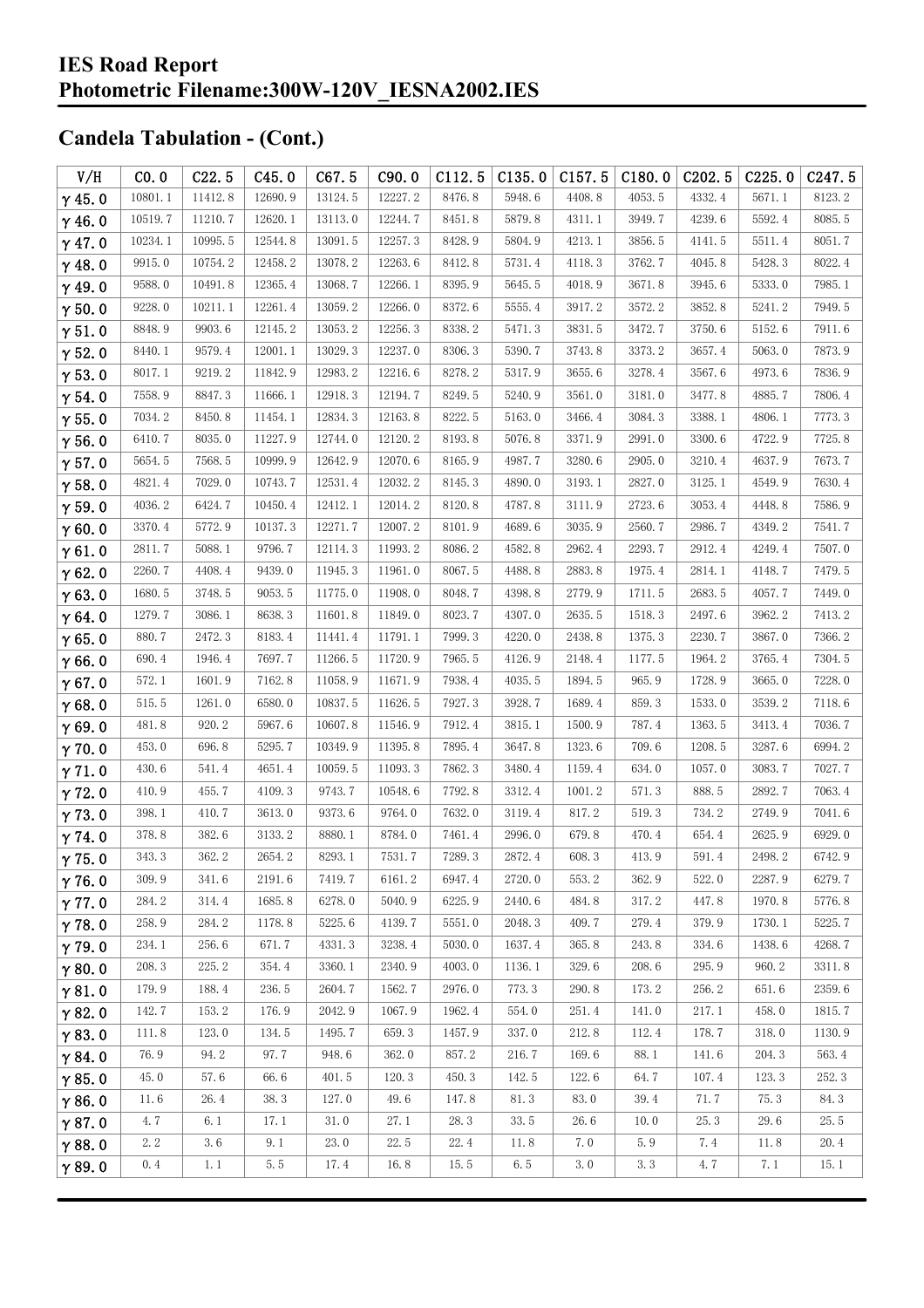#### **IES Road Report Photometric Filename:300W-120V\_IESNA2002.IES**

| V/H            | CO.0    | C22.5 | C45.0    | C67.5                | C90.0                | C112.5   | C135.0 | C157.5 | C180.0 | C <sub>2</sub> 02.5 | C225.0 | C247.5   |
|----------------|---------|-------|----------|----------------------|----------------------|----------|--------|--------|--------|---------------------|--------|----------|
| $\gamma$ 90.0  | 0.2     | 0.6   | 4.6      | 15.5                 | 17.3                 | 13.2     | 4.2    | 0.3    | 0.0    | 0.9                 | 5.4    | 14.6     |
| $\gamma$ 91.0  | 0.2     | 0.6   | 4.5      | 14.7                 | 16.0                 | 13.2     | 4.2    | 0.2    | 0.0    | 0.8                 | 5.4    | 14.5     |
| $\gamma$ 92.0  | 0.1     | 0.6   | 4.6      | 14.4                 | 15.0                 | 13.3     | 4.3    | 0.1    | 0.0    | 0.8                 | 5.5    | 14.7     |
| $\gamma$ 93.0  | 0.1     | 0.5   | 4.6      | $14.0$               | 15.2                 | 13.3     | 4.5    | 0.1    | 0.0    | 0.8                 | 5.7    | 14.8     |
| $\gamma$ 94.0  | 0.1     | 0.5   | 4.9      | 14.0                 | 15.5                 | 13.6     | 4.9    | 0.1    | 0.0    | 0.9                 | 6.1    | 15.1     |
| $\gamma$ 95.0  | 0.1     | 0.6   | 5.2      | 14.0                 | 15.9                 | 14.1     | 5.2    | 0.2    | 0.0    | 0.9                 | 6.4    | 15.5     |
| $\gamma$ 96.0  | 0.1     | 0.9   | 5.3      | 14.0                 | 16.6                 | 14.5     | 5.7    | 0.4    | 0.0    | 0.9                 | 6.9    | 16.0     |
| $\gamma$ 97.0  | 0.2     | 1.3   | 5.5      | 14.0                 | 16.9                 | 14.9     | 6.4    | 0.6    | 0.0    | 1.0                 | 7.8    | 16.4     |
| $\gamma$ 98.0  | 0.3     | 1.5   | 5.9      | 14.0                 | 17.4                 | 15.3     | 7.3    | 0.6    | 0.0    | 1.2                 | 8.2    | 16.8     |
| $\gamma$ 99.0  | 0.5     | 1.8   | 6.3      | 13.9                 | 17.8                 | 15.8     | 7.8    | 0.9    | 0.0    | 1.4                 | 8.8    | 17.1     |
| $\gamma$ 100.0 | 0.7     | 2.3   | 6.6      | 14.0                 | 18.4                 | 16.3     | 8.4    | 1.4    | 0.1    | 1.8                 | 9.5    | 17.7     |
| $\gamma$ 101.0 | 1.2     | 2.6   | 7.0      | 14.4                 | 19.0                 | 16.8     | 9.0    | 1.9    | 0.4    | 2.2                 | 10.1   | 18.2     |
| $\gamma$ 102.0 | 1.4     | 3.0   | 7.2      | 14.8                 | 19.4                 | 17.3     | 9.6    | 2.1    | 0.6    | 2.8                 | 10.9   | 18.5     |
| $\gamma$ 103.0 | 1.8     | 3.2   | 7.5      | 15.3                 | 19.9                 | 17.8     | 10.2   | 2.8    | 1.0    | 3.2                 | 11.4   | 19.0     |
| $\gamma$ 104.0 | 2.3     | 3.6   | 7.9      | 15.7                 | 20.7                 | 18.2     | 11.0   | 3.5    | 1.4    | 3.9                 | 12.1   | 19.9     |
| $\gamma$ 105.0 | 2.5     | 4.0   | 8.6      | 16.4                 | 21.2                 | 18.6     | 11.5   | 4.0    | 1.9    | 4.6                 | 12.8   | 20.7     |
| $\gamma$ 106.0 | 2.7     | 4.5   | 9.0      | 16.8                 | 21.8                 | 19.2     | 12.5   | 4.7    | 2.3    | 5.4                 | 13.4   | 21.5     |
| $\gamma$ 107.0 | 3.3     | 5.0   | 9.2      | 17.5                 | 22.2                 | 19.5     | 13.1   | 5.6    | 2.9    | 6.1                 | 13.9   | 22.2     |
| $\gamma$ 108.0 | 3.7     | 5.3   | 9.7      | 18.1                 | 22.5                 | 19.7     | 13.3   | 6.5    | 3.4    | 6.9                 | 14.3   | 23.1     |
| $\gamma$ 109.0 | 4.2     | 5.5   | $10.0$   | 18.8                 | 23.0                 | 20.7     | 13.4   | 7.2    | 4.5    | 7.5                 | 14.5   | 23.9     |
| $\gamma$ 110.0 | 4.5     | 5.7   | 10.3     | 19.3                 | 23.4                 | 21.5     | 13.6   | 7.9    | 5.1    | 8.5                 | 15.0   | 24.8     |
| $\gamma$ 111.0 | 4.8     | 5.9   | 10.7     | 19.7                 | 23.7                 | 22.1     | 13.9   | 8.5    | 5.9    | 9.2                 | 15.4   | 25.6     |
| $\gamma$ 112.0 | 5.1     | 5.9   | 10.9     | 20.1                 | 23.6                 | 22.8     | 14.2   | 9.0    | 6.6    | 9.7                 | 15.8   | 25.9     |
| $\gamma$ 113.0 | 5.2     | 6.1   | 11.1     | 20.5                 | 23.7                 | 23.3     | 14.4   | 9.1    | 7.3    | 10.2                | 16.5   | 25.9     |
| $\gamma$ 114.0 | 5.4     | 6.3   | 11.6     | 20.7                 | 23.7                 | 23.5     | 14.7   | 8.9    | 8.0    | 10.1                | 18.4   | 25.8     |
| $\gamma$ 115.0 | 6.0     | 6.3   | 11.9     | $21.\,\allowbreak 0$ | 23.6                 | 23.5     | 15.0   | 8.6    | 8.8    | 9.8                 | 17.1   | 25.4     |
| $\gamma$ 116.0 | 6.3     | 5.8   | 12.1     | 21.1                 | 23.7                 | 23.5     | 15.6   | 7.9    | 9.6    | 9.2                 | 17.6   | 25.3     |
| $\gamma$ 117.0 | 6.4     | 5.5   | 12.5     | 21.0                 | 23.4                 | 23.5     | 16.1   | 7.8    | 9.9    | 9.1                 | 18.2   | 25.1     |
| $\gamma$ 118.0 | 6.4     | 5.5   | 12.7     | $21.\,\allowbreak 0$ | 23.1                 | 23.6     | 17.0   | 8.4    | 9.9    | 9.4                 | 18.9   | 25.1     |
| $\gamma$ 119.0 | 6.2     | 6.6   | 12.8     | 21.0                 | 22.9                 | 23.5     | 17.7   | 10.0   | 9.9    | 10.5                | 19.7   | 25.1     |
| $\gamma$ 120.0 | $6.\,2$ | 7.7   | $12.9\,$ | $21.\,1$             | 22.6                 | $23.\,4$ | 17.7   | 12.0   | 10.3   | 12.7                | $20.0$ | $25.\,0$ |
| $\gamma$ 121.0 | 7.4     | 8.8   | 12.9     | 20.9                 | 22.7                 | 23.3     | 17.7   | 13.4   | 11.8   | 14.7                | 19.9   | 25.0     |
| $\gamma$ 122.0 | 9.0     | 9.6   | 12.9     | 20.9                 | 22.6                 | 22.9     | 17.5   | 13.9   | 13.6   | 15.7                | 20.0   | 25.0     |
| $\gamma$ 123.0 | 10.1    | 10.3  | 12.9     | 20.7                 | 22.0                 | 22.8     | 17.5   | 14.4   | 15.4   | 16.3                | 20.0   | 25.0     |
| $\gamma$ 124.0 | 10.5    | 10.8  | 13.0     | 20.7                 | 21.8                 | 22.8     | 17.4   | 15.0   | 16.4   | 17.0                | 20.1   | 25.1     |
| $\gamma$ 125.0 | 10.7    | 11.0  | 13.0     | 20.7                 | 21.7                 | 22.8     | 17.4   | 15.8   | 16.9   | 17.7                | 20.1   | 25.3     |
| $\gamma$ 126.0 | 11.2    | 11.3  | 13.0     | 20.7                 | 21.8                 | 22.8     | 17.4   | 16.4   | 17.6   | 18.2                | 20.6   | 25.4     |
| $\gamma$ 127.0 | 11.4    | 11.5  | 13.0     | 20.7                 | 22.1                 | 22.7     | 17.4   | 17.0   | 18.3   | 18.7                | 21.0   | 25.2     |
| $\gamma$ 128.0 | 11.6    | 11.8  | 13.1     | 20.5                 | 22.0                 | 22.0     | 17.4   | 17.7   | 18.7   | 19.5                | 21.4   | 24.8     |
| $\gamma$ 129.0 | 12.1    | 12.0  | 13.1     | 19.7                 | 22.1                 | 21.1     | 17.4   | 18.3   | 19.6   | 20.2                | 21.9   | 24.4     |
| $\gamma$ 130.0 | 12.6    | 12.2  | $13.\,2$ | 19.0                 | 21.9                 | 20.5     | 17.4   | 18.9   | 20.3   | 20.9                | 21.8   | 24.1     |
| $\gamma$ 131.0 | 13.1    | 12.5  | 13.3     | 18.4                 | 21.7                 | 20.1     | 17.3   | 19.7   | 21.0   | 21.9                | 21.9   | 24.0     |
| $\gamma$ 132.0 | 13.2    | 12.8  | 13.4     | 17.8                 | 21.2                 | 19.9     | 17.3   | 20.3   | 21.8   | 22.7                | 21.8   | 23.9     |
| $\gamma$ 133.0 | 13.9    | 13.1  | 13.4     | 17.7                 | 21.1                 | 19.7     | 17.3   | 20.9   | 22.5   | 23.4                | 21.3   | 23.4     |
| $\gamma$ 134.0 | 15.4    | 13.4  | 13.4     | 17.6                 | $20.\,\allowbreak 8$ | 19.1     | 17.0   | 21.3   | 23.1   | 23.4                | 20.6   | 23.5     |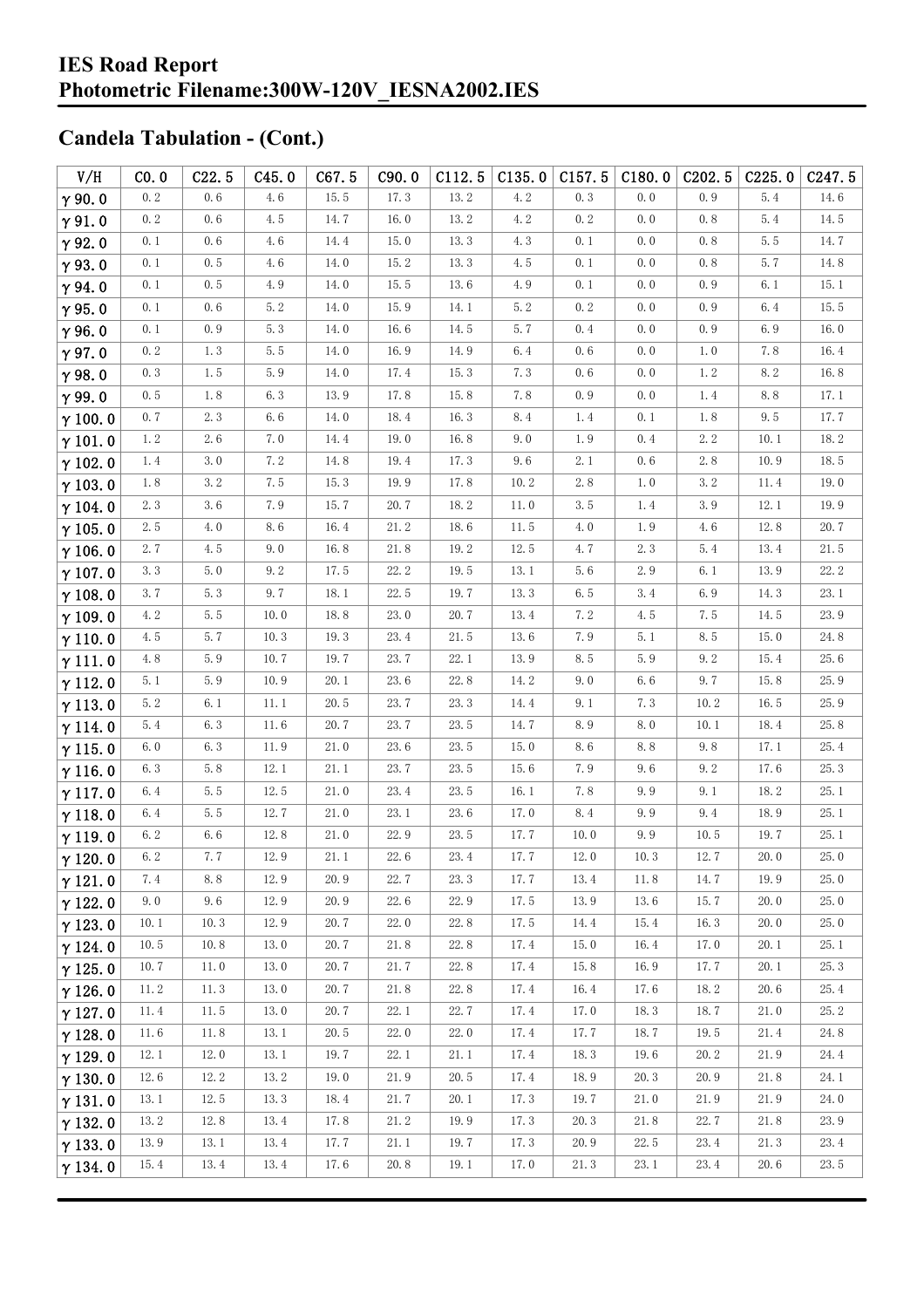| V/H            | CO.0         | C22.5        | C45.0        | C67.5        | C90.0        | C112.5       | C135.0       | C157.5       | C180.0       | C <sub>2</sub> 02.5 | C225.0       | C247.5       |
|----------------|--------------|--------------|--------------|--------------|--------------|--------------|--------------|--------------|--------------|---------------------|--------------|--------------|
| $\gamma$ 135.0 | 16.9         | 13.8         | 13.4         | 17.4         | 20.8         | 19.1         | 16.9         | 21.5         | 24.3         | 23.4                | 20.1         | 23.4         |
| $\gamma$ 136.0 | 18.5         | 14.0         | 13.3         | 17.4         | 20.6         | 19.3         | 16.4         | 21.8         | 25.4         | 23.3                | 19.3         | 23.5         |
| $\gamma$ 137.0 | 20.2         | 14.2         | 12.9         | 17.4         | 20.3         | 19.6         | 15.6         | 21.9         | 26.0         | 23.0                | 18.3         | 23.6         |
| $\gamma$ 138.0 | 20.0         | 14.7         | 12.4         | 17.4         | 20.0         | 20.0         | 14.7         | 22.0         | 27.0         | 22.9                | 17.3         | 24.2         |
| $\gamma$ 139.0 | 20.1         | 15.2         | 12.1         | 17.4         | 20.0         | 20.2         | 14.4         | 22.0         | 27.3         | 22.9                | 16.4         | 24.8         |
| $\gamma$ 140.0 | 21.2         | 15.4         | 11.5         | 17.4         | 19.9         | 20.1         | 14.4         | 21.9         | 27.3         | 22.9                | 16.0         | 25.0         |
| $\gamma$ 141.0 | 23.8         | 15.5         | 11.1         | 16.9         | 19.9         | 20.1         | 14.3         | 21.7         | 27.7         | 22.9                | 16.0         | 24.8         |
| $\gamma$ 142.0 | 24.0         | 15.7         | 11.1         | 16.5         | 20.0         | 20.0         | 14.4         | 21.2         | 27.5         | 22.2                | 16.2         | 24.5         |
| $\gamma$ 143.0 | 23.5         | 15.7         | 10.8         | 16.1         | 19.8         | 19.5         | 14.5         | 21.1         | 26.7         | 22.2                | 16.4         | 24.3         |
| $\gamma$ 144.0 | 22.2         | 15.7         | $10.9$       | 15.8         | 19.7         | 19.3         | 14.9         | 21.1         | 22.1         | 22.2                | 16.6         | 23.9         |
| $\gamma$ 145.0 | 20.0         | 15.7         | 11.1         | 15.6         | 19.6         | 19.2         | 15.6         | 21.3         | 22.0         | 22.2                | 17.1         | 23.3         |
| $\gamma$ 146.0 | 20.7         | 16.2         | $11.\,7$     | 15.5         | 19.6         | 19.2         | 16.4         | 21.4         | 23.6         | 22.2                | 17.6         | 23.0         |
| $\gamma$ 147.0 | 21.0         | 16.4         | 12.3         | 15.5         | 19.6         | 19.2         | 17.4         | 21.4         | 24.7         | 22.4                | 18.7         | 22.9         |
| $\gamma$ 148.0 | 22.9         | 16.4         | 12.8         | 15.5         | 19.6         | 19.2         | 18.3         | 21.3         | 25.4         | 22.2                | 20.0         | 22.5         |
| $\gamma$ 149.0 | 23.0         | 16.8         | 13.5         | 15.5         | 19.6         | 19.2         | 18.9         | 21.0         | 26.7         | 22.0                | 21.4         | 22.4         |
| $\gamma$ 150.0 | 22.9         | 17.3         | 14.0         | 15.5         | 19.4         | 19.2         | 19.4         | 20.7         | 26.4         | 22.0                | 22.4         | 22.1         |
| $\gamma$ 151.0 | 22.9         | 17.2         | 14.7         | 15.7         | 19.3         | 19.2         | 20.0         | 20.3         | 25.6         | 21.9                | 22.4         | 21.7         |
| $\gamma$ 152.0 | 21.8         | 17.3         | 15.4         | 15.7         | 19.0         | 19.2         | 20.3         | 19.9         | 24.6         | 22.0                | 22.4         | 21.0         |
| $\gamma$ 153.0 | 20.5         | 17.3         | 15.8         | 15.9         | 18.5         | 19.2         | 20.2         | 19.5         | 24.0         | 22.7                | 22.1         | 21.0         |
| $\gamma$ 154.0 | 20.3         | 17.4         | 16.2         | 16.5         | 17.7         | 19.2         | 20.1         | 19.4         | 23.2         | 22.4                | 21.9         | 21.0         |
| $\gamma$ 155.0 | 20.0         | 17.6         | 16.5         | 16.6         | 17.4         | 19.2         | 19.4         | 19.4         | 22.1         | 21.7                | 21.7         | 21.0         |
| $\gamma$ 156.0 | 19.8         | 17.8         | 16.5         | 16.9         | 16.9         | 19.2         | 19.1         | 19.4         | 21.3         | 21.2                | 21.1         | 21.0         |
| $\gamma$ 157.0 | 19.5         | 17.9         | 16.9         | 17.2         | 16.6         | 19.1         | 19.1         | 19.4         | 21.4         | 21.2                | 20.6         | 21.0         |
| $\gamma$ 158.0 | 20.1         | 18.1         | 16.9         | 17.2         | 16.6         | 19.1         | 18.7         | 19.7         | 21.1         | 20.9                | 20.3         | 21.0         |
| $\gamma$ 159.0 | 20.1         | 18.3         | 16.9         | 16.9         | 16.9         | 18.8         | 18.3         | 19.6         | 20.7         | 20.6                | 19.8         | 21.0         |
| $\gamma$ 160.0 | 19.9         | 18.5         | 16.9         | 16.7         | 17.3         | 18.4         | 18.0         | 19.6         | 20.3         | $20.\,4$            | 19.4         | 21.0         |
| $\gamma$ 161.0 | 19.7         | 18.6         | 17.0         | 16.5         | 17.8         | 18.1         | 17.8         | 19.6         | 20.0         | 20.4                | 19.2         | 21.0         |
| $\gamma$ 162.0 | 19.6         | 18.6         | 17.2         | 16.5         | 18.3         | 17.4         | 17.8         | 19.6         | 19.3         | 19.8                | 19.2         | 21.3         |
| $\gamma$ 163.0 | 19.2         | 18.6         | 17.4         | 16.5         | 18.3         | 17.2         | 17.8         | 19.6         | 19.1         | 19.5                | 19.1         | 21.9         |
| $\gamma$ 164.0 | 19.1         | 18.9         | 17.3         | 16.6         | 18.3         | 17.2         | 17.8         | 19.6         | 19.1         | 19.3                | 19.0         | 22.3         |
| $\gamma$ 165.0 | 19.2         | 19.1         | 17.4         | 16.5         | 18.4         | 17.6         | 17.9         | 19.6         | 19.0         | 19.1                | 19.0         | 22.5         |
| $\gamma$ 166.0 | 19.1         | 19.0         | 17.7         | 16.5         | 18.5         | 18.3         | 18.1         | 19.8         | 19.0         | 19.0                | 19.0         | 22.6         |
| $\gamma$ 167.0 | 19.1         | 19.3         | 18.6         | 16.7         | 19.4         | 19.2         | 18.3         | 20.6         | 20.0         | 19.8                | 20.1         | 23.3         |
| $\gamma$ 168.0 | 18.9         | 20.2         | 19.9         | 17.5         | 19.7         | 19.9         | 19.1         | 22.7         | 22.8         | 22.4                | 22.9         | 24.7         |
| $\gamma$ 169.0 | 18.8         | 20.8         | 20.8         | 17.8         | 20.1         | 20.1         | 19.8         | 24.2         | 24.9         | 24.8                | 24.2         | 26.5         |
| $\gamma$ 170.0 | 19.9         | 21.7         | 21.3         | 18.5         | 21.4         | 21.4         | 20.7         | 24.6         | 26.1         | 25.8                | 25.4         | 26.4         |
| $\gamma$ 171.0 | 21.4<br>22.9 | 22.0         | 21.6<br>21.8 | 19.0<br>19.2 | 22.2<br>22.5 | 22.2<br>22.5 | 21.5<br>21.9 | 24.6         | 26.7         | 26.3<br>26.7        | 25.9<br>25.8 | 26.4<br>26.5 |
| $\gamma$ 172.0 |              | 22.0         |              |              |              |              |              | 24.6         | 26.5         |                     |              |              |
| $\gamma$ 173.0 | 23.7<br>23.8 | 22.2         | 21.9<br>22.3 | 19.3<br>19.3 | 22.5<br>22.6 | 22.5<br>22.7 | 22.0<br>22.3 | 24.4<br>24.2 | 25.9         | 26.7<br>26.7        | 25.7<br>25.2 | 25.9<br>25.9 |
| $\gamma$ 174.0 | 24.1         | 22.1<br>22.1 | 22.6         | 19.7         | 22.6         | 22.7         | 22.2         | 24.2         | 25.9<br>25.6 | 26.7                | 25.0         | 25.7         |
| $\gamma$ 175.0 | 24.4         | 22.3         | 22.9         | 20.1         | 22.4         | 22.5         | 22.2         | 23.7         | 25.5         | 26.6                | 24.8         | 25.2         |
| $\gamma$ 176.0 | 24.5         | 22.2         | 23.0         | 20.3         | 22.2         | 22.3         | 22.3         | 23.2         | 24.6         | 26.1                | 24.2         | 25.0         |
| $\gamma$ 177.0 | 24.6         | 22.2         | 23.1         | 20.3         | 21.9         | 21.9         | 22.2         | 22.8         | 23.9         | 25.6                | 23.2         | 24.4         |
| $\gamma$ 178.0 | 24.6         | 22.3         | 23.1         | 20.3         | 21.3         | 21.4         | 21.5         | 22.4         | 22.9         | 24.7                | 22.3         | 23.8         |
| $\gamma$ 179.0 |              |              |              |              |              |              |              |              |              |                     |              |              |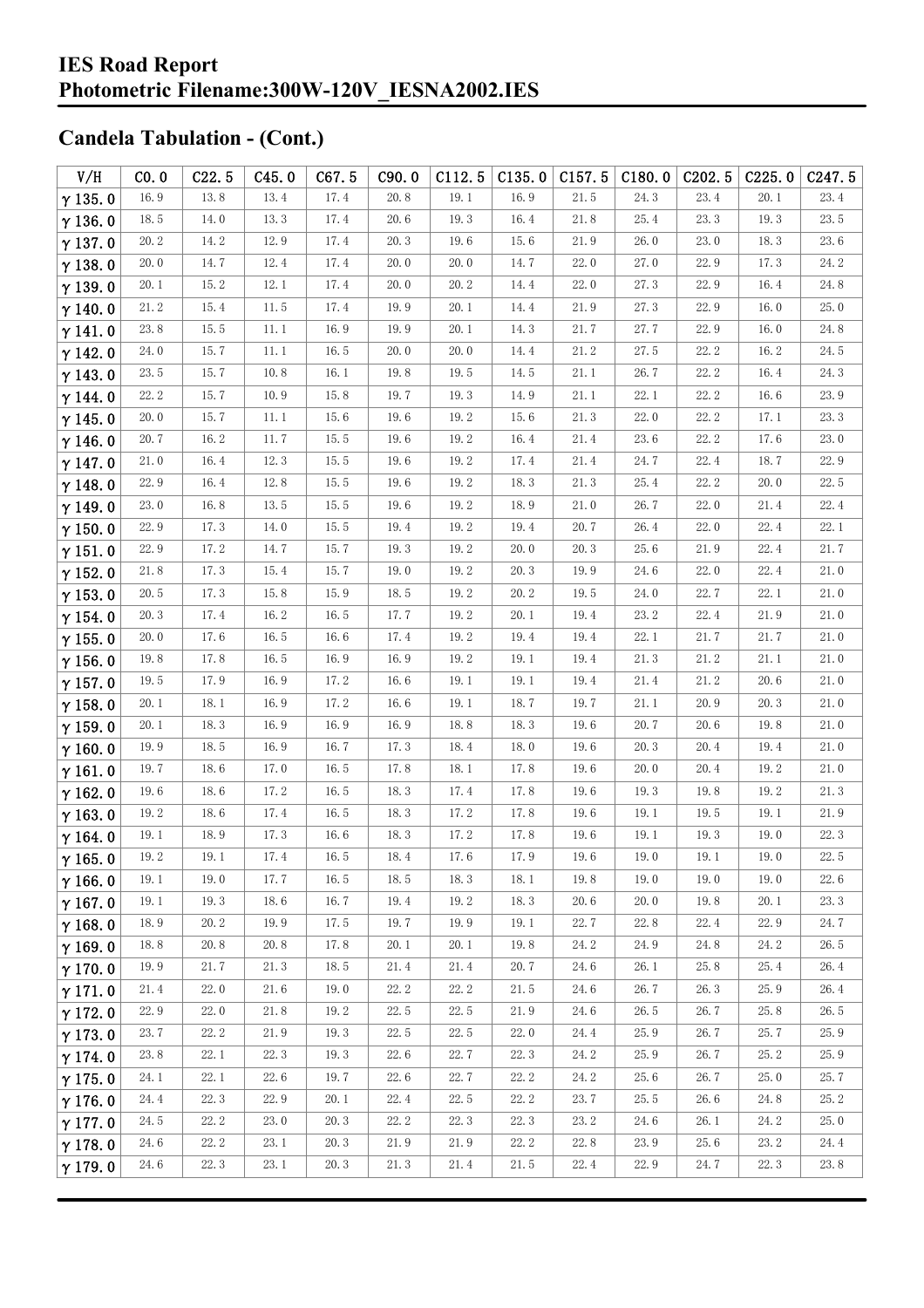| V/H            | CO. 0                | C22.5              | C45.0   | C67.5   | C90.0 | C112.5 | C135.0 | C157.5               | C180.0     | C <sub>2</sub> 02.5 | C225.0 | C <sub>247.5</sub> |
|----------------|----------------------|--------------------|---------|---------|-------|--------|--------|----------------------|------------|---------------------|--------|--------------------|
| $\gamma$ 180.0 | $24.\,\allowbreak 6$ | 24.6               | 24.6    | 24.6    | 24.6  | 24.6   | 24.6   | $24.\,\allowbreak 6$ | $24.\,\,6$ | 24.6                | 24.6   | 24.6               |
| V/H            | C <sub>270.0</sub>   | C <sub>292.5</sub> | C315.0  | C337.5  |       |        |        |                      |            |                     |        |                    |
| $\gamma$ 0.0   | 10399.4              | 10399.4            | 10399.4 | 10399.4 |       |        |        |                      |            |                     |        |                    |
| $\gamma$ 1.0   | 10393.1              | 10447.9            | 10505.4 | 10550.5 |       |        |        |                      |            |                     |        |                    |
| $\gamma$ 2.0   | 10381.1              | 10495.7            | 10609.3 | 10688.8 |       |        |        |                      |            |                     |        |                    |
| $\gamma$ 3.0   | 10368.3              | 10544.9            | 10715.4 | 10821.1 |       |        |        |                      |            |                     |        |                    |
| $\gamma$ 4.0   | 10353.5              | 10591.5            | 10815.3 | 10950.4 |       |        |        |                      |            |                     |        |                    |
| $\gamma$ 5.0   | 10338.5              | 10637.0            | 10925.5 | 11074.2 |       |        |        |                      |            |                     |        |                    |
| $\gamma$ 6.0   | 10320.6              | 10683.5            | 11034.2 | 11184.3 |       |        |        |                      |            |                     |        |                    |
| $\gamma$ 7.0   | 10301.6              | 10731.6            | 11135.2 | 11285.9 |       |        |        |                      |            |                     |        |                    |
| $\gamma$ 8.0   | 10285.3              | 10780.8            | 11234.0 | 11389.4 |       |        |        |                      |            |                     |        |                    |
| $\gamma$ 9.0   | 10272.6              | 10829.6            | 11330.1 | 11500.8 |       |        |        |                      |            |                     |        |                    |
| $\gamma$ 10.0  | 10265.0              | 10886.1            | 11413.8 | 11604.6 |       |        |        |                      |            |                     |        |                    |
| $\gamma$ 11.0  | 10268.7              | 10944.8            | 11500.5 | 11694.1 |       |        |        |                      |            |                     |        |                    |
| $\gamma$ 12.0  | 10281.3              | 11004.2            | 11584.7 | 11787.6 |       |        |        |                      |            |                     |        |                    |
| $\gamma$ 13.0  | 10299.8              | 11064.7            | 11663.2 | 11886.9 |       |        |        |                      |            |                     |        |                    |
| $\gamma$ 14.0  | 10322.5              | 11125.2            | 11741.0 | 11984.3 |       |        |        |                      |            |                     |        |                    |
| $\gamma$ 15.0  | 10350.4              | 11185.6            | 11818.6 | 12068.5 |       |        |        |                      |            |                     |        |                    |
| $\gamma$ 16.0  | 10378.8              | 11243.7            | 11896.2 | 12145.0 |       |        |        |                      |            |                     |        |                    |
| $\gamma$ 17.0  | 10413.5              | 11305.2            | 11971.5 | 12224.7 |       |        |        |                      |            |                     |        |                    |
| $\gamma$ 18.0  | 10452.9              | 11368.5            | 12033.2 | 12293.4 |       |        |        |                      |            |                     |        |                    |
| $\gamma$ 19.0  | 10497.2              | 11438.4            | 12096.8 | 12352.0 |       |        |        |                      |            |                     |        |                    |
| $\gamma$ 20.0  | 10547.6              | 11510.7            | 12161.6 | 12419.9 |       |        |        |                      |            |                     |        |                    |
| $\gamma$ 21.0  | 10603.6              | 11582.6            | 12227.5 | 12484.8 |       |        |        |                      |            |                     |        |                    |
| $\gamma$ 22.0  | 10667.0              | 11649.2            | 12285.8 | 12533.1 |       |        |        |                      |            |                     |        |                    |
| $\gamma$ 23.0  | 10731.9              | 11714.5            | 12340.6 | 12582.4 |       |        |        |                      |            |                     |        |                    |
| $\gamma$ 24.0  | 10795.5              | 11785.9            | 12388.7 | 12631.9 |       |        |        |                      |            |                     |        |                    |
| $\gamma$ 25.0  | 10865.5              | 11854.3            | 12432.7 | 12677.6 |       |        |        |                      |            |                     |        |                    |
| $\gamma$ 26.0  | 10941.4              | 11916.8            | 12473.6 | 12706.0 |       |        |        |                      |            |                     |        |                    |
| $\gamma$ 27.0  | 11017.2              | 11985.7            | 12510.0 | 12733.8 |       |        |        |                      |            |                     |        |                    |
| $\gamma$ 28.0  | 11089.4              | 12058.8            | 12550.9 | 12763.4 |       |        |        |                      |            |                     |        |                    |
| $\gamma$ 29.0  | 11156.4              | 12130.2            | 12582.3 | 12769.9 |       |        |        |                      |            |                     |        |                    |
| $\gamma$ 30.0  | 11220.2              | 12203.1            | 12606.7 | 12767.4 |       |        |        |                      |            |                     |        |                    |
| $\gamma$ 31.0  | 11293.7              | 12272.0            | 12631.6 | 12752.9 |       |        |        |                      |            |                     |        |                    |
| $\gamma$ 32.0  | 11358.8              | 12330.0            | 12641.1 | 12727.9 |       |        |        |                      |            |                     |        |                    |
| $\gamma$ 33.0  | 11424.1              | 12377.8            | 12645.1 | 12687.9 |       |        |        |                      |            |                     |        |                    |
| $\gamma$ 34.0  | 11477.6              | 12431.1            | 12655.2 | 12630.4 |       |        |        |                      |            |                     |        |                    |
| $\gamma$ 35.0  | 11523.8              | 12479.6            | 12665.4 | 12555.9 |       |        |        |                      |            |                     |        |                    |
| $\gamma$ 36.0  | 11565.9              | 12521.9            | 12668.1 | 12486.2 |       |        |        |                      |            |                     |        |                    |
| $\gamma$ 37.0  | 11607.1              | 12559.7            | 12675.0 | 12394.8 |       |        |        |                      |            |                     |        |                    |
| $\gamma$ 38.0  | 11643.6              | 12589.8            | 12678.9 | 12278.0 |       |        |        |                      |            |                     |        |                    |
| $\gamma$ 39.0  | 11674.7              | 12622.5            | 12675.9 | 12150.6 |       |        |        |                      |            |                     |        |                    |
| $\gamma$ 40.0  | 11694.0              | 12652.6            | 12664.5 | 12025.7 |       |        |        |                      |            |                     |        |                    |
| $\gamma$ 41.0  | 11705.0              | 12680.9            | 12641.7 | 11898.2 |       |        |        |                      |            |                     |        |                    |
| $\gamma$ 42.0  | 11705.7              | 12709.6            | 12604.6 | 11760.3 |       |        |        |                      |            |                     |        |                    |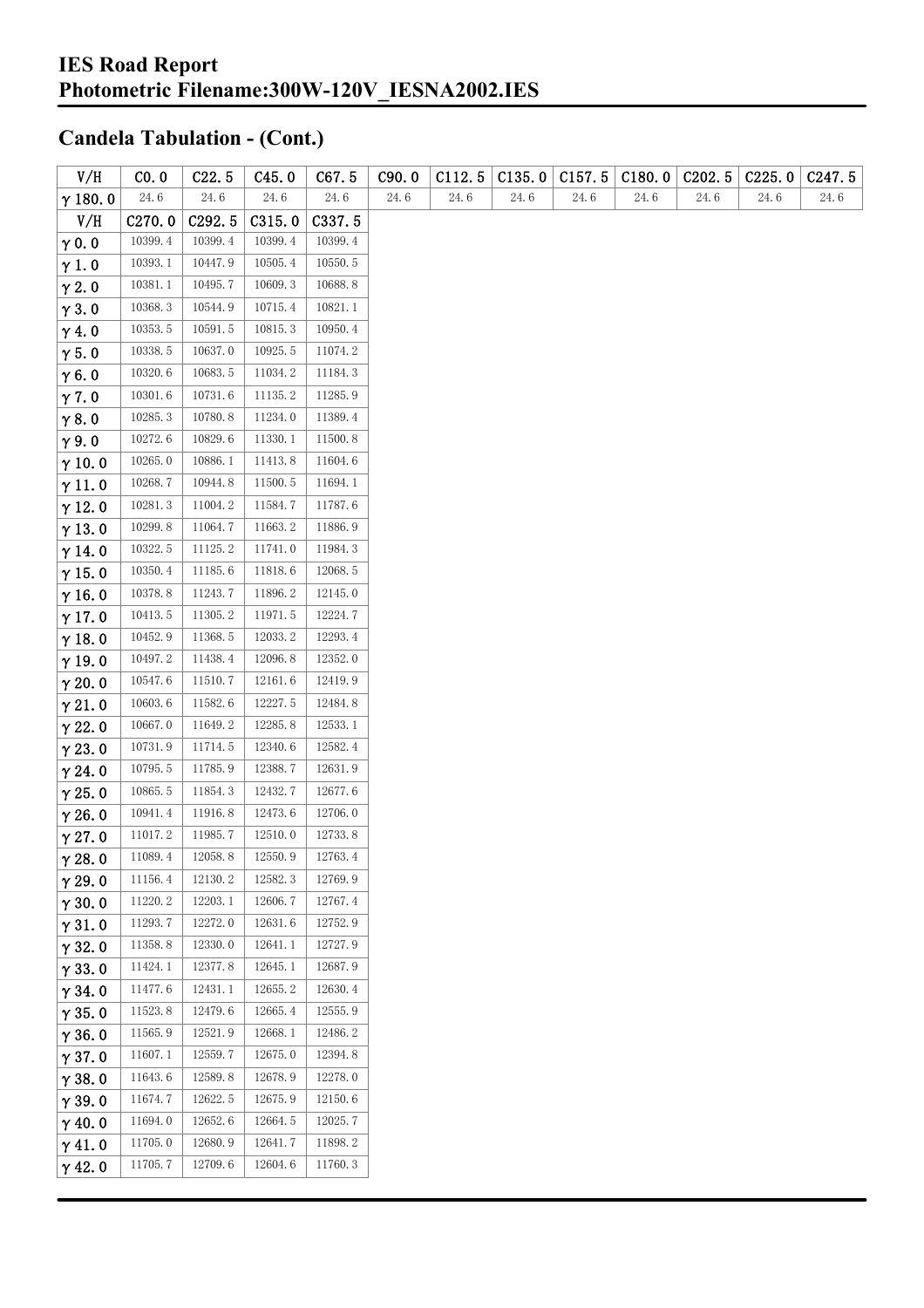| V/H            | C270.0  | C292.5  | C315.0  | C337.5  |
|----------------|---------|---------|---------|---------|
| $\gamma$ 43.0  | 11704.5 | 12723.5 | 12561.8 | 11622.5 |
| $\gamma$ 44.0  | 11698.9 | 12728.5 | 12518.9 | 11468.3 |
| $\gamma$ 45. 0 | 11702.5 | 12731.1 | 12476.0 | 11291.1 |
| $\gamma$ 46.0  | 11705.1 | 12735.6 | 12421.5 | 11092.7 |
| $\gamma$ 47.0  | 11713.8 | 12740.6 | 12331.7 | 10877.0 |
| $\gamma$ 48.0  | 11721.5 | 12742.6 | 12250.8 | 10643.2 |
| $\gamma$ 49.0  | 11722.2 | 12735.2 | 12171.6 | 10382.4 |
| $\gamma$ 50.0  | 11727.7 | 12717.0 | 12078.1 | 10103.7 |
| $\gamma$ 51.0  | 11728.5 | 12685.8 | 11952.6 | 9792.3  |
| $\gamma$ 52.0  | 11731.0 | 12646.5 | 11811.8 | 9475.1  |
| $\gamma$ 53.0  | 11732.3 | 12595.1 | 11645.8 | 9131.9  |
| $\gamma$ 54. 0 | 11717.9 | 12533.0 | 11459.5 | 8772.5  |
| $\gamma$ 55.0  | 11706.0 | 12465.2 | 11271.2 | 8413.1  |
| $\gamma$ 56. 0 | 11688.1 | 12383.6 | 11069.4 | 8022.1  |
| $\gamma$ 57.0  | 11674.4 | 12300.1 | 10847.9 | 7584.3  |
| $\gamma$ 58.0  | 11640.5 | 12189.1 | 10609.1 | 7083.0  |
| $\gamma$ 59.0  | 11602.7 | 12066.8 | 10348.3 | 6511.8  |
| $\gamma$ 60.0  | 11562.9 | 11943.9 | 10070.0 | 5853.2  |
| $\gamma$ 61.0  | 11530.0 | 11814.1 | 9746.0  | 5134.6  |
| $\gamma$ 62.0  | 11485.2 | 11666.9 | 9403.9  | 4435.0  |
| $\gamma$ 63.0  | 11391.2 | 11512.5 | 9029.9  | 3774.0  |
| $\gamma$ 64.0  | 11308.2 | 11320.7 | 8619.8  | 3125.2  |
| $\gamma$ 65.0  | 11224.0 | 11078.3 | 8176.3  | 2514.6  |
| γ66.0          | 11159.4 | 10839.1 | 7671.8  | 1988.6  |
| $\gamma$ 67.0  | 11116.5 | 10620.2 | 7125.3  | 1653.6  |
| $\gamma$ 68.0  | 11092.0 | 10455.4 | 6555.6  | 1320.3  |
| $\gamma$ 69.0  | 11000.7 | 10292.7 | 5952.4  | 986.9   |
| $\gamma$ 70.0  | 10850.9 | 10091.3 | 5313.7  | 740.2   |
| $\gamma$ 71.0  | 10546.7 | 9801.3  | 4631.3  | 554.5   |
| $\gamma$ 72.0  | 10083.2 | 9449.8  | 4035.3  | 451.8   |
| $\gamma$ 73.0  | 9342.4  | 9030.9  | 3530.3  | 403.1   |
| $\gamma$ 74.0  | 8322.8  | 8615.6  | 3104.8  | 375.8   |
| $\gamma$ 75.0  | 6743.2  | 8042.5  | 2668.4  | 353.7   |
| $\gamma$ 76.0  | 5523.6  | 6944.5  | 2189.2  | 335.3   |
| $\gamma$ 77.0  | 4519.9  | 5815.8  | 1642.9  | 307.1   |
| $\gamma$ 78.0  | 3772.0  | 4706.4  | 1095.1  | 274.8   |
| $\gamma$ 79.0  | 2927.4  | 3692.5  | 547.3   | 247.2   |
| $\gamma$ 80.0  | 2002.8  | 2679.8  | 333.1   | 216.6   |
| $\gamma$ 81.0  | 1502.8  | 2107.8  | 222.4   | 180.0   |
| $\gamma$ 82.0  | 1010.9  | 1614.0  | 161.6   | 145.0   |
| $\gamma$ 83.0  | 519.1   | 1122.1  | 118.3   | 114.9   |
| $\gamma$ 84.0  | 282.3   | 630. 2  | 83.1    | 86.6    |
| $\gamma$ 85.0  | 76.7    | 292.1   | 55.7    | 50.9    |
| $\gamma$ 86.0  | 34.6    | 68.0    | 29.7    | 18.8    |
| γ87.0          | 23.9    | 27.4    | 13.8    | 5.9     |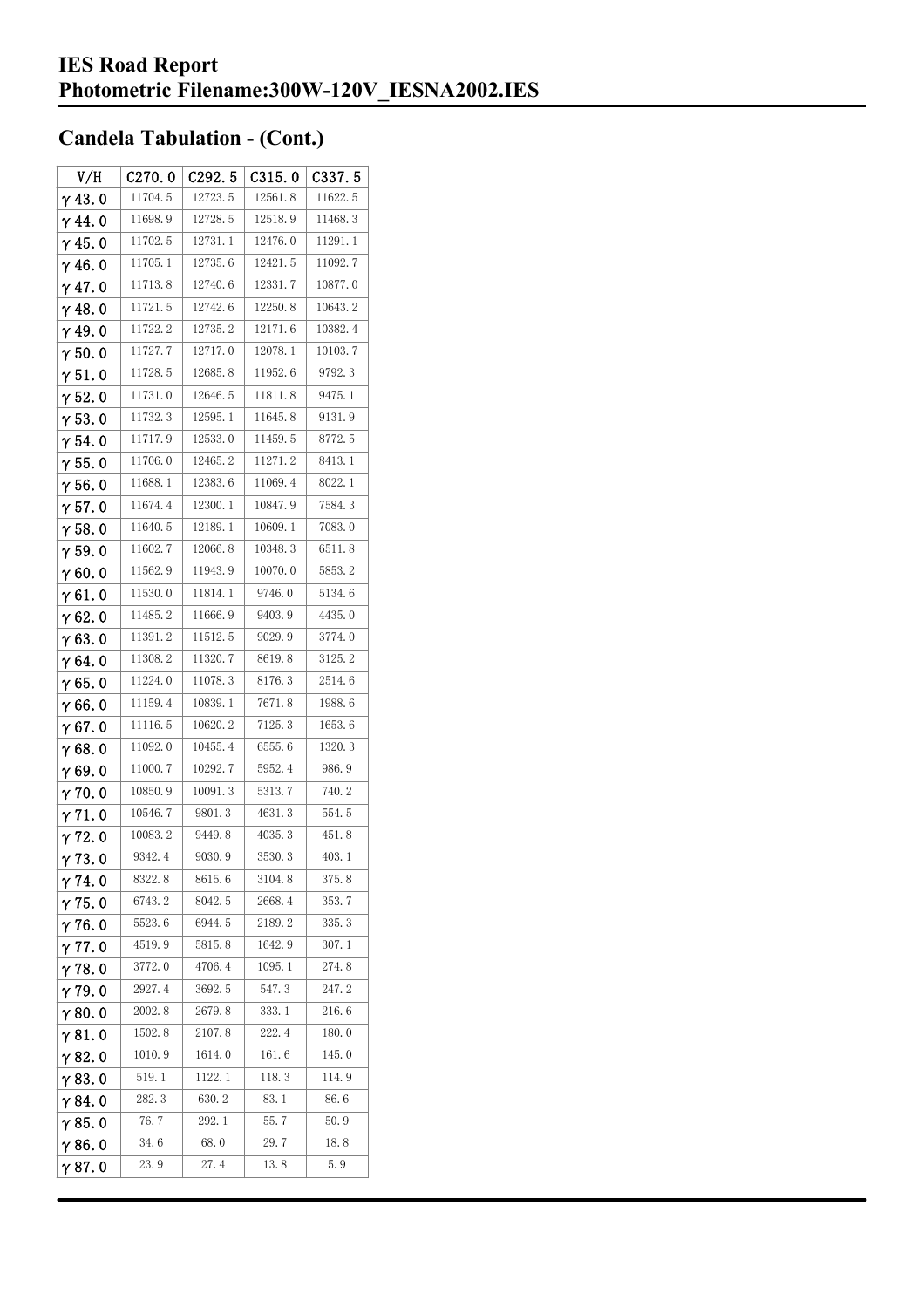| V/H             | C270.0 | C292.5      | C315.0 | C337.5 |
|-----------------|--------|-------------|--------|--------|
| $\gamma$ 88.0   | 19.5   | 20.8        | 9.1    | 3.1    |
| $\gamma$ 89.0   | 16.3   | 16.9        | 6.8    | 1.2    |
| $\gamma$ 90. 0  | 15.8   | 16.0        | 6.4    | 0.9    |
| $\gamma$ 91.0   | 15.5   | 15.3        | 6.2    | 0.8    |
| $\gamma$ 92.0   | 15.6   | 14.9        | 6. 1   | 0.8    |
| $\gamma$ 93. O  | 15.9   | 14.8        | 6. 1   | 0.8    |
| γ94.0           | 16.6   | 14.8        | 6.1    | 0.8    |
| $\gamma$ 95.0   | 17.3   | 14.7        | 6. 1   | 0.8    |
| $\gamma$ 96.0   | 18.0   | 14.7        | 6.1    | 0.9    |
| γ97.0           | 18.6   | 14.7        | 6.2    | 1.3    |
| $\gamma$ 98.0   | 19.4   | 14.6        | 6. 2   | 1.7    |
| $\gamma$ 99.0   | 20.4   | 14.7        | 6.4    | 2.0    |
| $\gamma$ 100.0  | 21.1   | 14.7        | 6.5    | 2.3    |
| $\gamma$ 101.0  | 21.8   | 15.0        | 6.8    | 2.6    |
| $\gamma$ 102.0  | 22.6   | 15.3        | 7.0    | 2.9    |
| $\gamma$ 103. 0 | 23. 2  | 16.1        | 7.2    | 3.1    |
| γ 104. 0        | 24.2   | 16. 5       | 7.8    | 3.4    |
| $\gamma$ 105.0  | 25.2   | 17.1        | 8.1    | 3.8    |
| $\gamma$ 106.0  | 25.9   | 17.7        | 8.5    | 4.2    |
| $\gamma$ 107. 0 | 26.9   | 18.5        | 8. 9   | 4.5    |
| $\gamma$ 108. 0 | 27.6   | 19.0        | 9.2    | 5.0    |
| $\gamma$ 109.0  | 27.9   | 19.8        | 9.5    | 5.1    |
| $\gamma$ 110. 0 | 28.4   | 20.1        | 9.8    | 5.4    |
| γ111.0          | 28.8   | <b>20.5</b> | 10.1   | 5.5    |
| $\gamma$ 112. 0 | 28.8   | 20.9        | 10.6   | 5.9    |
| $\gamma$ 113.0  | 29.0   | 20.9        | 10.9   | 6.0    |
| $\gamma$ 114. 0 | 29.4   | 21. 0       | 11.2   | 6.0    |
| $\gamma$ 115.0  | 29.5   | 21.0        | 11.5   | 6.1    |
| γ116.0          | 29.7   | 21.0        | 11.6   | 5.7    |
| $\gamma$ 117.0  | 29.7   | 21.0        | 11.8   | 5. 1   |
| $\gamma$ 118. 0 | 29.7   | 21.0        | 12. 1  | 5.3    |
| $\gamma$ 119.0  | 29.7   | 21.0        | 12.5   | 6.8    |
| $\gamma$ 120.0  | 29.7   | 20.8        | 12.6   | 8.4    |
| $\gamma$ 121.0  | 29.7   | 20.7        | 12.6   | 8.9    |
| $\gamma$ 122.0  | 29.7   | 20.7        | 12.6   | 9.4    |
| $\gamma$ 123.0  | 29.4   | 20.7        | 12.6   | 9.8    |
| $\gamma$ 124.0  | 29.2   | 20.7        | 12.5   | 10.2   |
| $\gamma$ 125.0  | 28.9   | 20.7        | 12.3   | 10.6   |
| $\gamma$ 126.0  | 28.7   | 20.8        | 12.1   | 10.7   |
| $\gamma$ 127. 0 | 28.7   | 20.8        | 12.0   | 10.9   |
| $\gamma$ 128.0  | 28.6   | 20.5        | 12.1   | 11.1   |
| $\gamma$ 129.0  | 28. 1  | 19. 9       | 11.9   | 11.4   |
| $\gamma$ 130. 0 | 27.3   | 19.3        | 11.6   | 11.6   |
| $\gamma$ 131.0  | 26. 2  | 18.5        | 11.6   | 11.7   |
| $\gamma$ 132. 0 | 25.5   | 18.0        | 11.4   | 11.9   |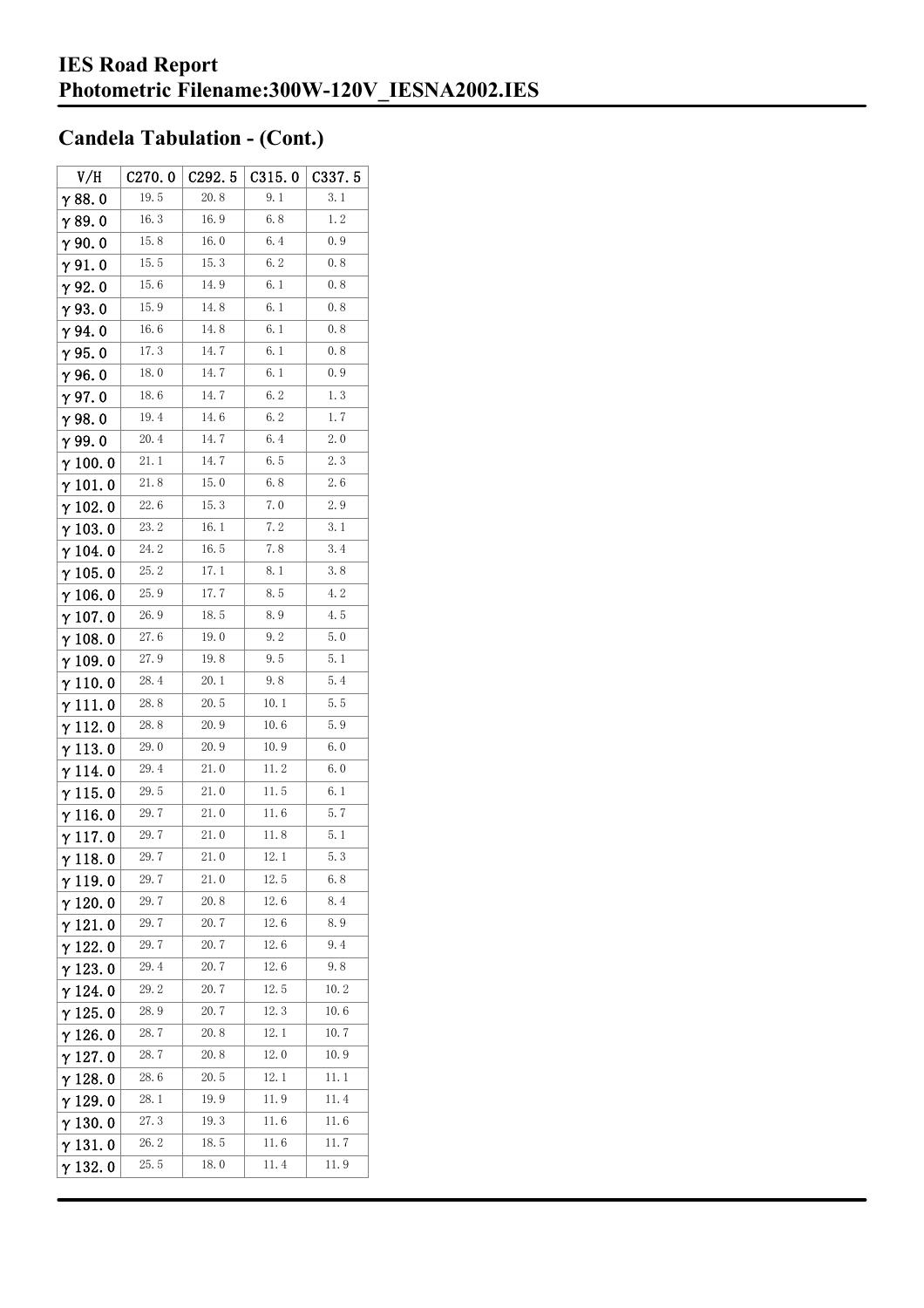| V/H             | C <sub>270.0</sub> | C <sub>292.5</sub> | C315.0 | C337.5 |
|-----------------|--------------------|--------------------|--------|--------|
| $\gamma$ 133.0  | 24.9               | 17.7               | 11.4   | 12.4   |
| γ134.0          | 24.2               | 17.3               | 11.4   | 12.6   |
| $\gamma$ 135. 0 | 23.7               | 17. 1              | 11.1   | 12.8   |
| $\gamma$ 136.0  | 23.7               | 17.0               | 11.0   | 13.0   |
| $\gamma$ 137.0  | 23.6               | 17.0               | 10.8   | 13.1   |
| $\gamma$ 138.0  | 23.0               | 17.1               | 10.7   | 13.4   |
| γ139.0          | 23.0               | 17.0               | 10.6   | 13.6   |
| $\gamma$ 140.0  | 23.0               | 16.5               | 10.5   | 13.6   |
| γ141.0          | 22.5               | 15.8               | 10.5   | 14.1   |
| $\gamma$ 142. 0 | 22. 1              | 15.2               | 10.7   | 14.5   |
| $\gamma$ 143.0  | 21.7               | 14. 9              | 10.8   | 14.5   |
| $\gamma$ 144. 0 | 21.4               | 14.5               | 11.1   | 14.5   |
| $\gamma$ 145. 0 | 21.0               | 14.5               | 11.6   | 14.5   |
| γ146.0          | 20.7               | 14.4               | 11.9   | 14.8   |
| γ147.0          | 20.3               | 14.4               | 12.5   | 15.1   |
| $\gamma$ 148.0  | 20.0               | 14.1               | 12.9   | 15.1   |
| $\gamma$ 149.0  | 19.9               | 14. 1              | 13.5   | 15.4   |
| $\gamma$ 150. 0 | 19.7               | 14.1               | 14.0   | 15.7   |
| $\gamma$ 151.0  | 19.1               | 14. 1              | 14. 9  | 15.7   |
| $\gamma$ 152. 0 | 18.7               | 14.1               | 15.3   | 15.9   |
| $\gamma$ 153. 0 | 18.3               | 14.1               | 15.8   | 16.3   |
| $\gamma$ 154. 0 | 17.6               | 14.1               | 16.2   | 16.7   |
| $\gamma$ 155. 0 | 16.8               | 14.2               | 16.3   | 16.9   |
| $\gamma$ 156.0  | 16.1               | 14.3               | 16.4   | 17.3   |
| $\gamma$ 157. 0 | 15.9               | 14.4               | 16.6   | 17.3   |
| $\gamma$ 158.0  | 15.9               | 14.3               | 16.7   | 17.5   |
| $\gamma$ 159.0  | 15.9               | 14.5               | 17.0   | 17.8   |
| $\gamma$ 160.0  | 16.4               | 14.4               | 17.3   | 17.9   |
| γ161.0          | 17.1               | 14.4               | 17.5   | 18.1   |
| $\gamma$ 162. 0 | 17.4               | 14.7               | 17.8   | 18.1   |
| $\gamma$ 163.0  | 17.5               | 14.8               | 18.1   | 18.1   |
| $\gamma$ 164. 0 | 17.5               | 15.3               | 18.4   | 18.2   |
| $\gamma$ 165.0  | 17.5               | 15.6               | 18.5   | 17.9   |
| $\gamma$ 166.0  | 17.5               | 16.0               | 18.8   | 17.2   |
| $\gamma$ 167.0  | 18.5               | 16.7               | 19.7   | 17.1   |
| $\gamma$ 168.0  | 19.1               | 17.5               | 20.8   | 18.1   |
| $\gamma$ 169.0  | 19.8               | 18.1               | 21.2   | 19.9   |
| $\gamma$ 170.0  | 20.4               | 18.7               | 21.8   | 21.1   |
| $\gamma$ 171.0  | 20.9               | 19. 1              | 22.2   | 21.9   |
| $\gamma$ 172. 0 | 21.2               | 19.4               | 22.3   | 21.9   |
| $\gamma$ 173.0  | 21.4               | 19.6               | 22.8   | 22.2   |
| $\gamma$ 174.0  | 21.4               | 20.0               | 23.0   | 22.2   |
| $\gamma$ 175.0  | 21.8               | 20.8               | 23.2   | 22.4   |
| $\gamma$ 176.0  | 22.0               | 21.3               | 23.4   | 22.5   |
| γ177.0          | 22.1               | 21.8               | 23.6   | 22.7   |